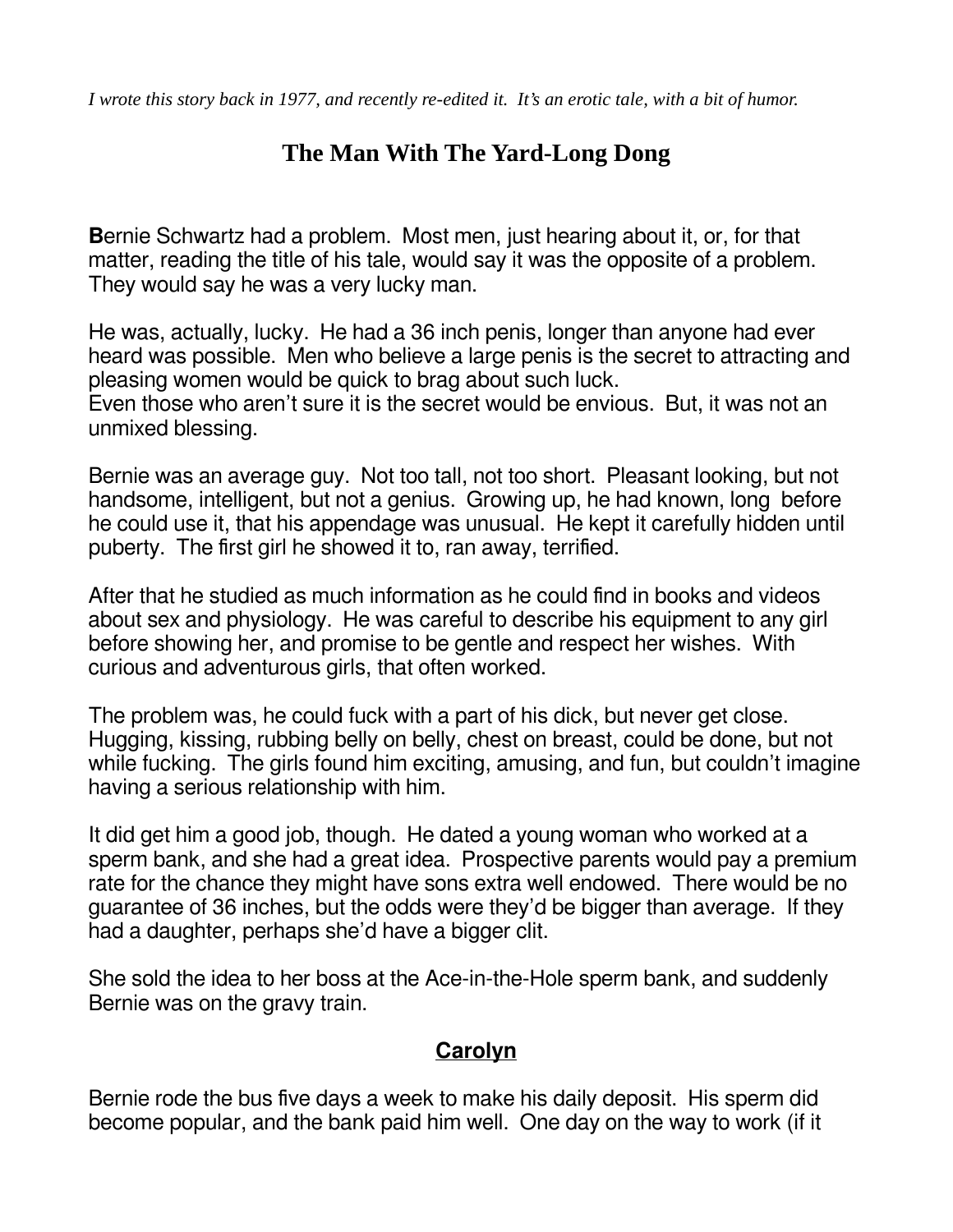could be called that), he met a very pretty blonde named Carolyn. She was flirtatious and inquisitive.

"So, Bernie, where do you work?"

"At a sperm bank. I make deposits."

"You get paid for that?"

"Yes, I do. I not only come to work, but I come AT work." Carolyn laughed, giggled, and blushed a little. Then Bernie explained to her why his sperm was so valuable. Carolyn was amazed and excited, her erect nipples making tiny mountains beneath her thin blouse. Bernie noticed that, and also caught her wide blue eyes glancing downward at his crotch.

He couldn't resist saying, "Hey, my eyes are up here!" While she giggled some more, and blushed again, he asked, "Would you like to meet me later?" Carolyn said, "Yes."

Carolyn was an extremely sensuous young lady. Once she discovered sex, she loved everything about it and went after it enthusiastically. Picturing Bernie's penis in her mind, she thought, "What an erotic thing to play with!"

That evening, she knocked on Bernie's apartment door. He greeted her with a smile, wearing only a loose pair of sweat pants. "Is there something you'd like to show me?" she asked with a grin. He grinned back.

"I could ask you the same question."

In seconds she pulled off her T-shirt revealing a beautiful pair of bra-less breasts, pink nipples pointing prominently. His sweat pants were dropped as quickly, and his long dong rose to the occasion. He had described it, but seeing it, she could only say, "Wow!"

"It likes you, too," he said. She pinched her own nipples, just to be sure she wasn't dreaming. She dropped her shorts, which had been hiding no panties, only a beautiful blonde bush.

"Care for a glass of wine, or a beer?" Carolyn was a little distracted as she watched his magic want wavering in front of him, stretching horizontally toward her. She walked toward him, stretched out her hand, and gently grasped the end of it.

"Nice to meet you," she said. Another step forward and it was poking her belly button. She guided it downward, brushing the tip through her blonde pubic hair, then prodding her pink labia, already slick with vaginal dew.

"Yes, wine would be fine."

She let go of his cock so he could turn and pour the wine, sliding her finger to the spot it had touched, slipping it inside the well-lubricated opening. He turned back, glasses in hand, swinging his cock back in reach. She took the wine in one hand and grasped his organ with the other. As she sipped the wine, she widened her stance, exposing her dripping pinkness. She pointed his prick just below her pussy, snugly between her legs, and began to shuffle toward him. It slid slickly, slowly beginning to protrude out behind. Their bodies met, lips together in a soft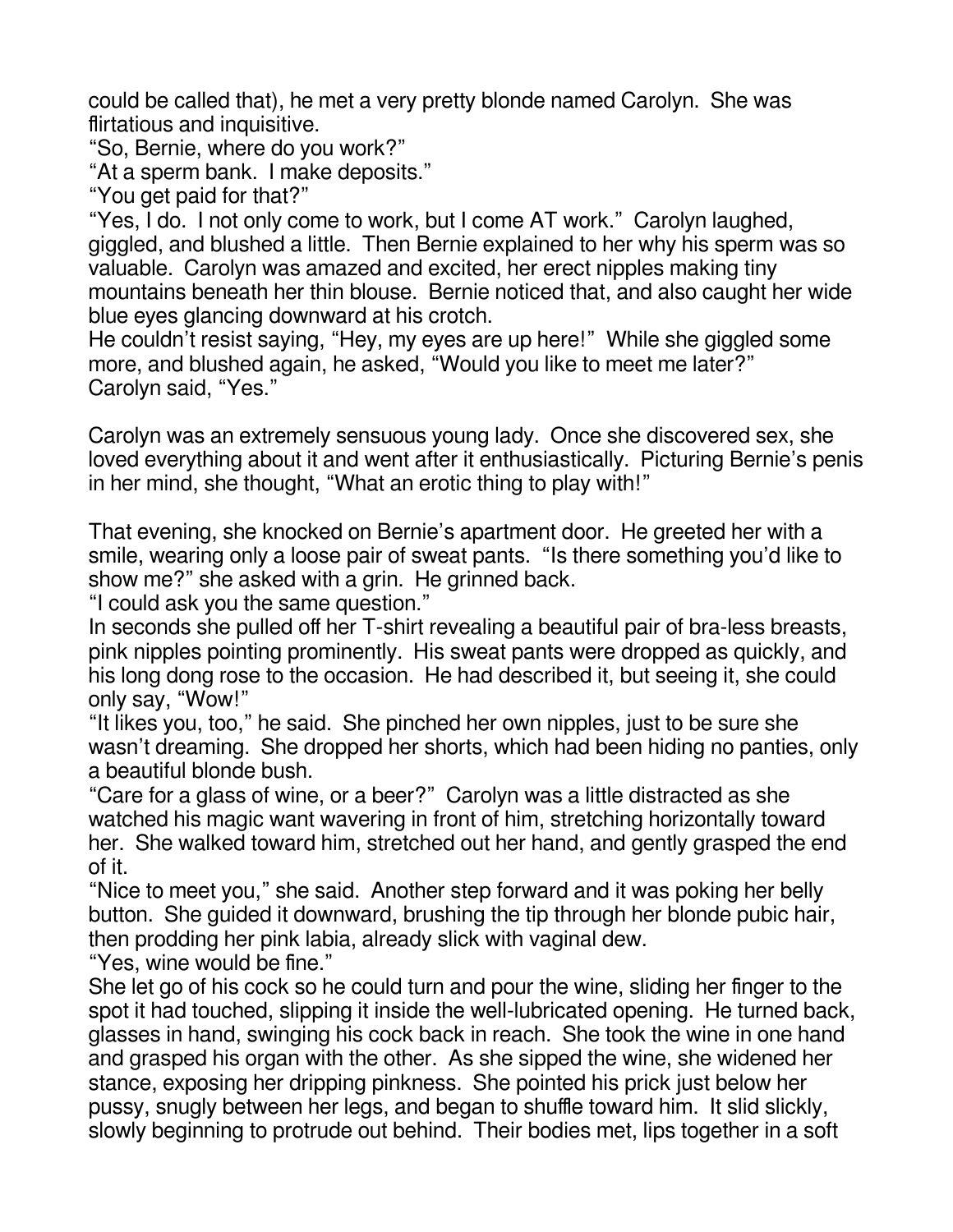passionate kiss, his hands handling her flawless round breasts. Excitedly they humped and thrust and squirmed, their sweaty bodies rubbing faster and faster. Carolyn came with a squeal, and Bernie's rod fired its load, laying lines of semen on the floor behind Carolyn.

"It was good that way," said Bernie. "I liked being close."

"Yeah, me too," she replied. "So, I guess when you fuck, you can't get close, and when you're close, you can't really fuck."

"Yes, that's always been my problem."

"Well, you turn me on, and I'd love to help with your problem. We can alternate fucks and close humps."

"You've got yourself a deal, Carolyn."

They began to play around, and they discovered it was possible for him to lick her clit and fuck at the same time. She discovered that she liked that a lot. The two of them had a great deal of fun trying different positions and joking around in between. "I like you, Bernie," said Carolyn.

"I hope it's me you like, not just my dick," he replied, grinning..

"Like the commercial used to say, 'It's not how long you make it-- it's how you make it long!' Seriously, you're fun to be with. It's not the size of your toy, but the way you share it with me."

"Well, you can stay and play as long as you like."

"I'd like that," she said.

Carolyn did indeed stay and play, both inside the apartment and playfully teasing one another everywhere they went.

One day in the elevator Carolyn was teasing Bernie, flashing her tits and snaking her hand down his pants to fondle his balls. Bernie began to get hard, making his pant-leg look strangely swollen. Just then the elevator stopped at a floor and and older woman got on, carrying an umbrella. She glanced at the couple, looking annoyed, and turned away. When she heard Carolyn giggle, she looked again, then noticed Bernie's strangely shaped pant leg. "Young man, what have you got in your trousers?" she asked. Carolyn laughed out loud.

"That's his penis," said Carolyn, still laughing. Bernie grinned. The long lump in the loose sweat pants extended well below his knee.

"No, it's not," said the old woman scornfully. "It couldn't be!" With that, she swung her umbrella and struck Bernie, expecting to hit some sold object stuck down his pants.

"Ouch!" Bernie yelled. "You bitch! You just whacked my dick!"

The old woman stared, mouth open but saying nothing, realizing she might have been wrong. The sharp pain made Bernie's cock soften and retreat to a length just above his knee as she watched. "I'm sorry. I didn't know. I...didn't believe it." The elevator stopped at the woman's floor, and she quickly stepped out when the door opened.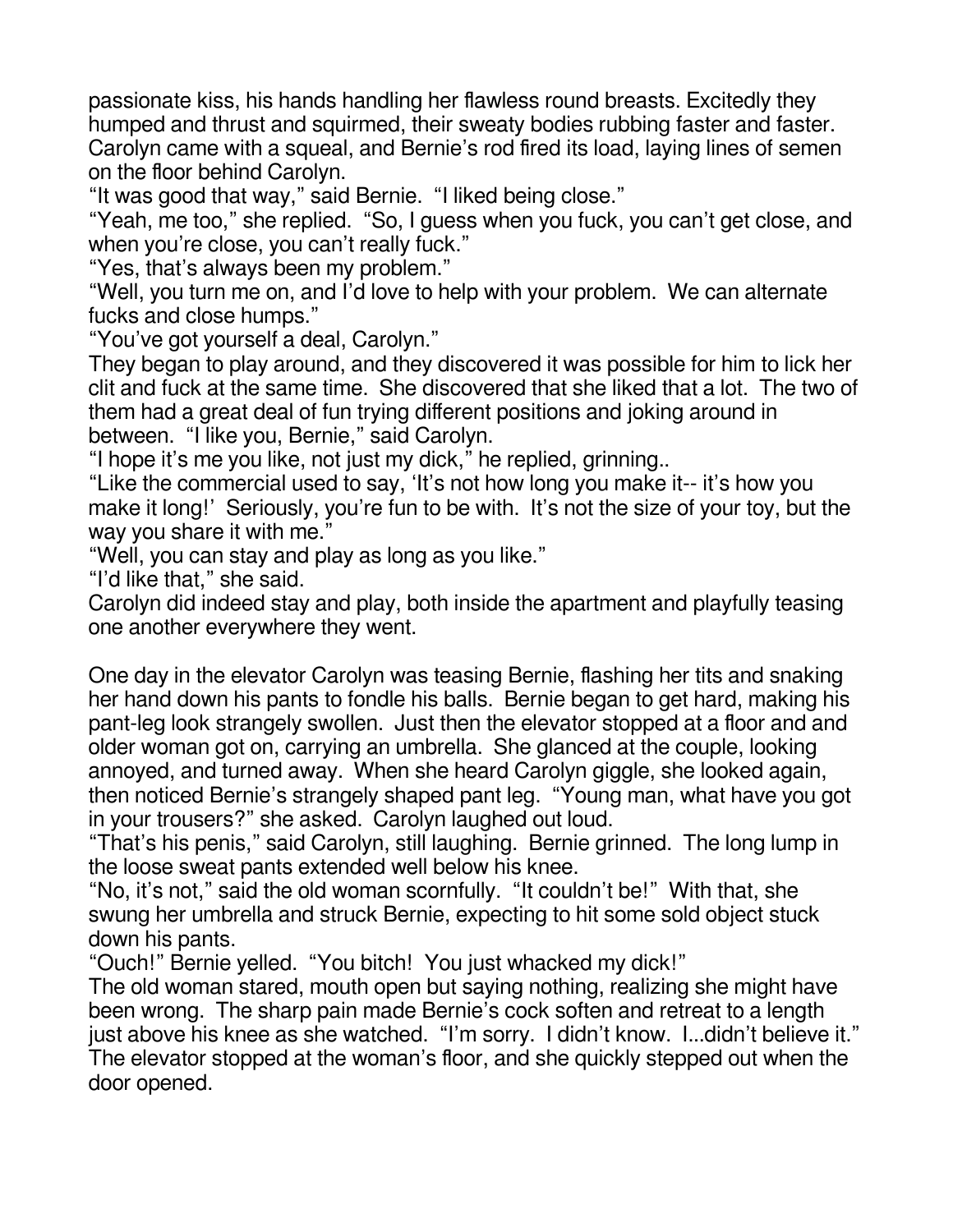Carolyn called after her, "Come by sometime, and he'll show it to you. Just don't bring your umbrella. Apartment 609!" Bernie pinched Carolyn's butt, and they both started laughing. The pain had subsided.

### **Yolanda**

One day Bernie and Carolyn's playfulness almost ended in disaster. They were riding up in the elevator, along with a shapely dark-haired girl, Yolanda, who lived down the hall from them on the same floor. They hadn't actually met her before, and were mostly paying attention to one another, kissing and groping. Yolanda noticed them, of course, and was amused by their erotic antics. Then she glanced at Bernie's pants leg, watching his hardening prick creep steadily down the leg, past his knee under the material. She tapped Carolyn on the shoulder and asked, "Is he for real?"

Carolyn giggled. "He sure is. Would you like to see it?"

Yolanda's eyes opened wide. She was amazed, and more than a little excited. "Well...yeah, I would, if you don't mind." Neither woman had asked Bernie if HE minded, making the assumption that he wouldn't mind at all.

They were right; Bernie just grinned. He unbuckled his belt, unzipped his fly, and dropped his trousers to the floor. Freed, his cock sprang up to a horizontal position, reaching across the elevator to point at Yolanda's navel, wavering inches away from her. Yolanda stared down at it, momentarily speechless. Finally, she said "Wow!"

"That was my reaction, too," said Carolyn. "It's lots of fun to play with."

Just then they reached the 6<sup>th</sup> floor, and the door opened. Yolanda backed out, her eyes still gazing at the yard-long dong. She could feel moisture flowing inside her panties, feeling the need to go home, strip, and play with herself. Carolyn was turned on too, pleased to have showed off the "toy" she was privileged to enjoy, and eager to get started.

Bernie picked up his pants from the floor, and Carolyn grabbed the end of his pole firmly and began to lead him out the door, not looking back at him. Just then, the door began to close. Seeing this, Bernie stepped backwards, but Carolyn only tugged him forward by the prick, thinking he was playing. Yolanda had arrived at her apartment door across the hall, and turned to watch the couple. She saw what was happening. She squealed and sprinted with astonishing speed to the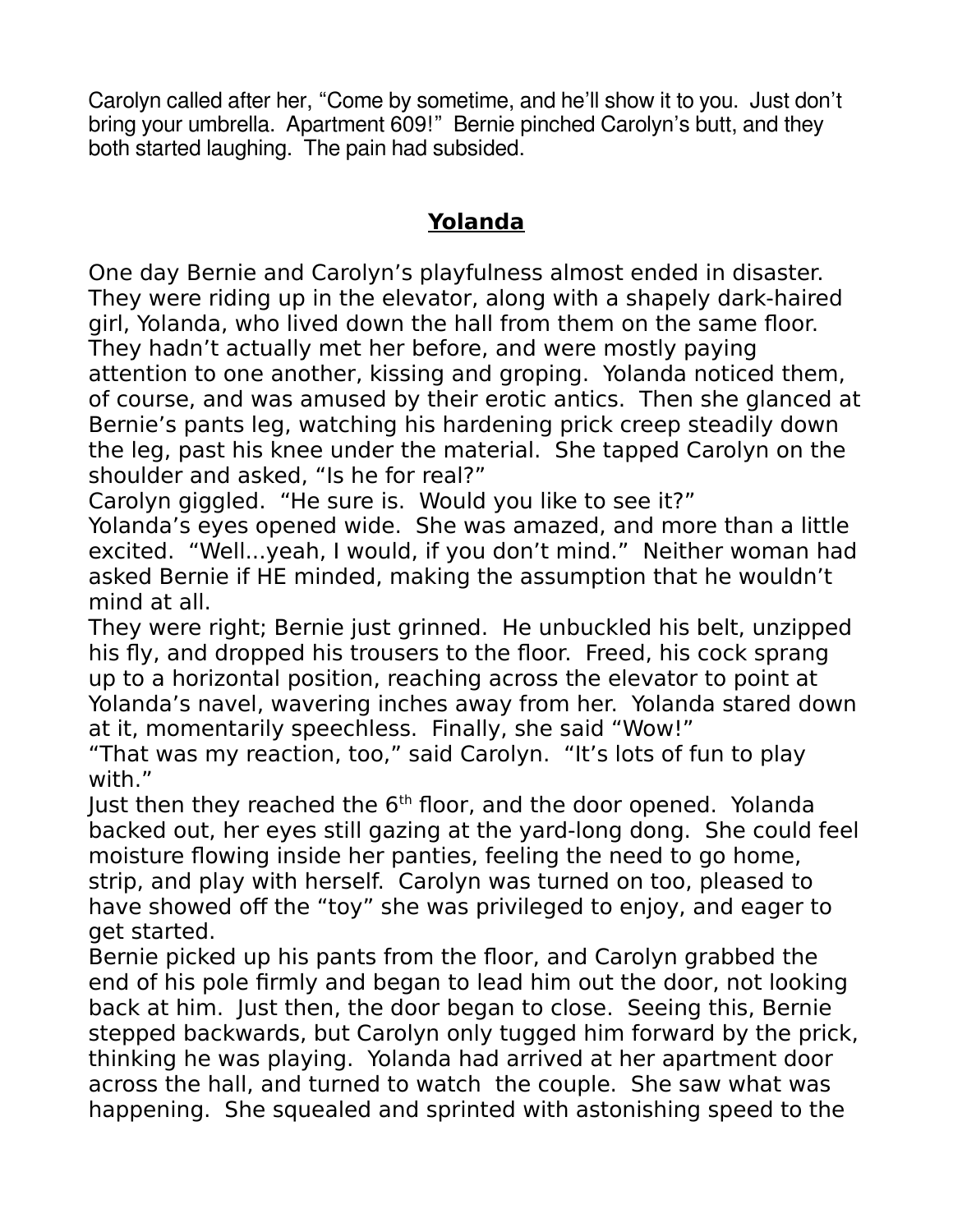elevator door. Barely avoiding Carolyn, who gaped in wonderment, Yolanda leaped feet first at the narrowing gap. The edge of the door scraped her calves painfully. As she had feared, the old elevator had no safety device in the automatic door. The door continued to press on her legs. With all the strength in her firm shapely legs, Yolanda strained to spread them, to force the door to open. It wouldn't budge at first, but finally her athletic extremities began to overpower the mechanism until she had opened it halfway.

"Get out," she said. Bernie, who had been standing transfixed, his prick no longer stiff but still held by the petrified Carolyn, leaped over Yolanda into the hallway. Yolanda quickly snapped her legs together and did a reverse roll onto her feet before the elevator door closed again.

She turned to face the others, both Bernie and Carolyn wrapped their arms around her, and everyone hugged and kissed at once. Bernie sank to his knees, lifted Yolanda's short skirt and began to lick her pussy passionately. After a few minutes he came up for air, wiping his mouth on her hem.

"Thank you, Yolanda. You're my heroine."

She smiled down at him. You already thanked me. But, I'm not a drug."

They all laughed. Bernie said, "I'll bet you could be habit-forming, though. He inserted a finger in her excited cunt. "Lets go inside, so we can thank you some more."

Though Carolyn hadn't expected suddenly making a new friend, she couldn't help but like the cute brunette, and the idea of a threesome intrigued her. She had been attracted to other women before, but never had the opportunity to try anything. She was about to get her chance.

As soon as the three were inside the door, clothing flew everywhere. A skirt landed on Bernie's face as he was unbuttoning his jeans. He inhaled deeply, getting high and hornier on Yolanda's delicious pussyscent. When he tossed the skirt aside, his eyes were greeted by the sight of Yolanda's bare ass, firm and round. She had bent over in front of him to untie her tennis shoes. By now his long prong stood stiffly in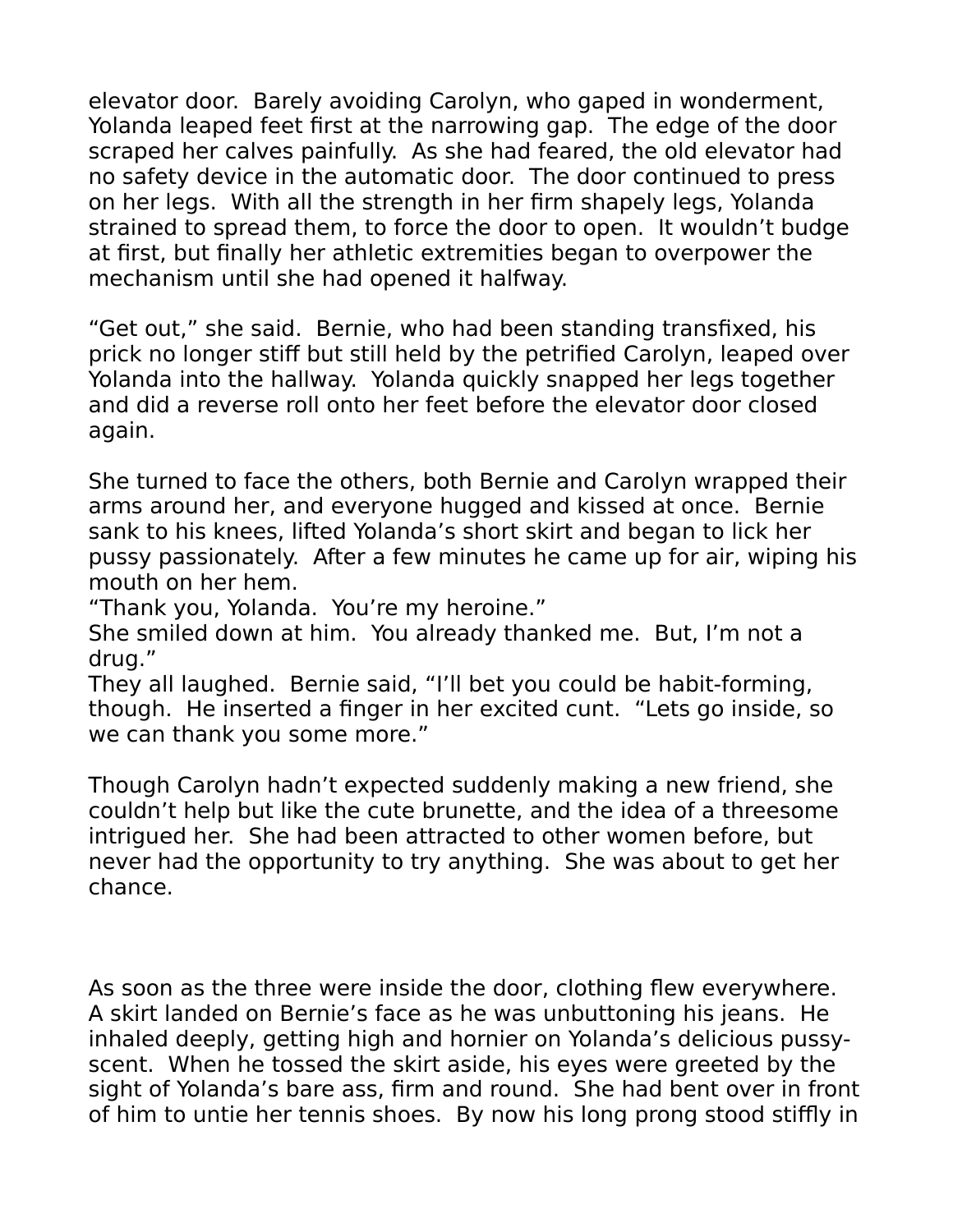front of him. It required only a quick forward movement to poke her. He did. His prickhead caught her halfway between asshole and pussy. The unexpected goose unbalanced her, and she tumbled forward onto the resilient waterbed. Yolanda laughed as she sat up and finished removing the tennis shoes.

Carolyn had squirmed out of her tight faded blue jeans and stripped off her cotton T-shirt. She stood in glorious nudity, a goddess among women, behind Bernie, who was watching Yolanda remove her flimsy blouse. When Yolanda's blouse was unbuttoned and thrown to one side, Bernie and Carolyn both stared at her beautiful breasts. They were large and perfectly shaped with a slight sexy sag that only emphasized their natural softness. Yolanda leaned back on the waterbed and raised her ass, her legs spread wide, opening her stillwet pussy to view. As Bernie looked lustfully at the door to heaven, Carolyn stepped quietly behind him and dug her fingernails playfully into the cheeks of his ass. Startled, he stumbled forward, pivoting just as he reached the waterbed. The mattress sloshed noisily as he flopped onto it. Carolyn jumped aboard too, and the three of them frolicked and wrestled and tickled and giggled.

The activity quieted somewhat when Yolanda, finding the tip of Bernie's prick near her face, impulsively slipped her warm mouth over it. "Ummm," said Bernie. Carolyn, who had been as fascinated as Bernie at Yolanda's pulsing pussy, drew nearer to it. She had seen her own in a mirror, but this was different. She ran her fingers through the thick curly dark patch of pubic hair. Then she traced a finger down each of Yolanda's smoothly muscled inner thighs. Yolanda squirmed her bottom in sensual delight at the gentle touching. Carolyn placed her cheek against one soft thigh, caressing the other one with her palm, her fingers making forays into the dark damp jungle of hair in the middle.

Meanwhile, Bernie, enjoying the sensation of Yolanda's sucking lips and caressing fingertips on his instrument of love, turned his head to one side, only to confront Carolyn's blonde silky snatch only a few inches from his nose. She was lying on her side as she nuzzled Yolanda's private patch. Excited by the erotic activity, Carolyn's cunt was already glistening with moisture. Bernie reached out and grasped her pretty, soft-skinned ass and pulled her closer to his face. He lightly kissed her smooth velvety thighs. Bernie worshiped Carolyn's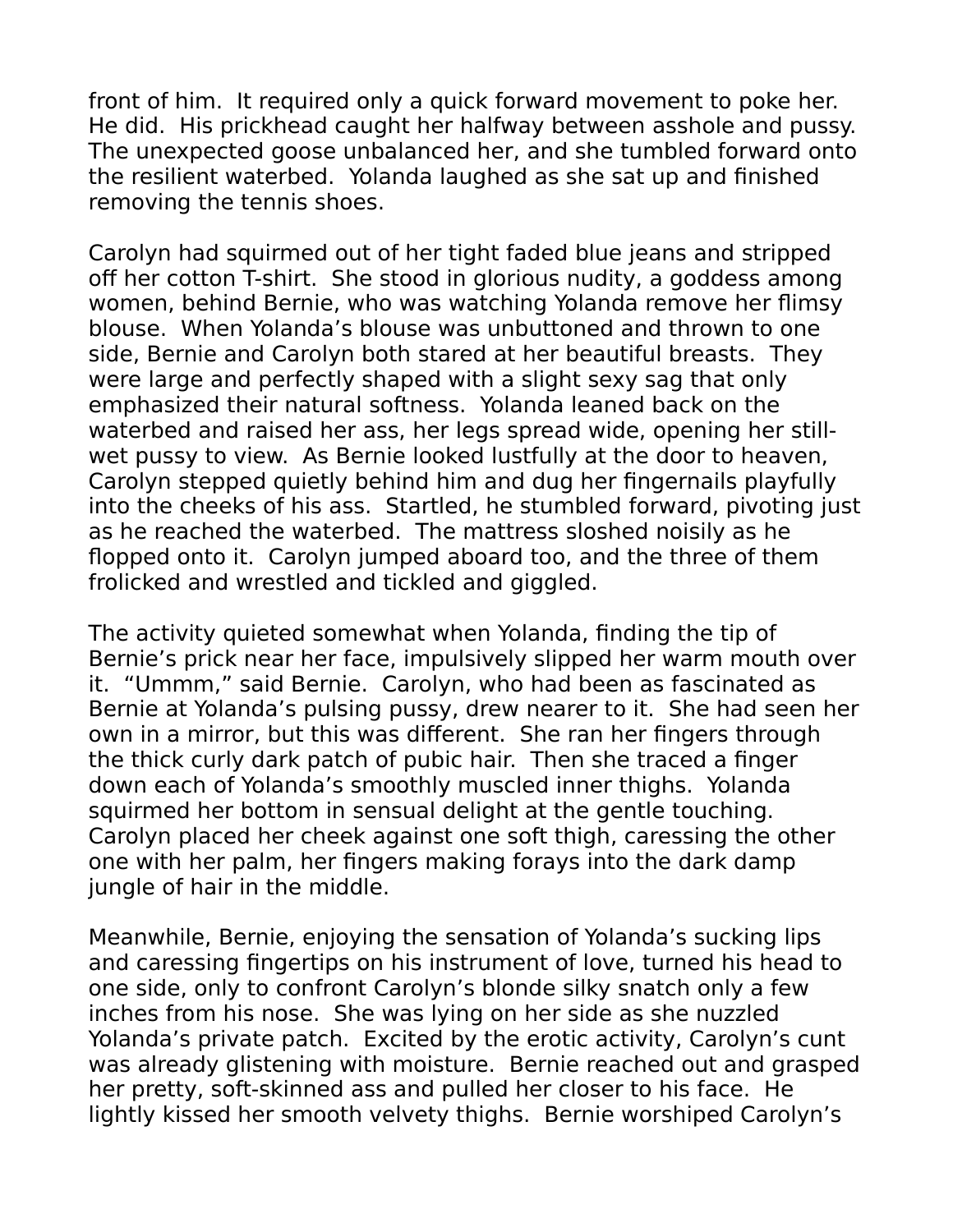body, and he showed it by the loving way he kissed and caressed this most beautiful part of her.

His kisses became firmer and more passionate. His tongue began to dart teasingly to the lower center of her magic triangle. His mouth watering with the delicious taste of Carolyn he licked hungrily as she opened her legs to unveil the feast. Her ecstasy grew with each lick of his avid tongue. She thrilled with every suck of his loving mouth on her throbbing clit,

She had forgotten for a moment that her head lay cradled on Yolanda's warm thigh, her nose pressing just above the brunette's pulsating pussy. When she became aware again, she was inspired to give the kind of pleasure she was receiving. She tenderly kissed Yolanda's clit and began flicking her tongue all around the lips of her love box. Carolyn darted her tongue into the tiny dark cavern as it drenched her face with excited lubrication. It was almost like licking her own pussy by remote control, and she was discovering first-tongue what men have known throughout the ages: that a woman's clean cunt was one of the greatest gourmet treats on Earth.

All three were too orally occupied to speak, but soft sighs and moans told their ears of an intense triple orgasm to come. The waterbed undulated rhythmically; waves of pleasure seemed to emanate from heated flesh, enveloping all three. The sounds blended in harmony and built in intensity to a crescendo , and then...silence, followed by happy panting sighs, swallowing sounds, sounds of tongues still caressing sopping pussies in the afterglow. In a moment the three broke formation and fell together lengthwise, hugging one another in deeply felt togetherness.

"Bernie," said Carolyn, "I must admit I felt a little jealous when you wanted an extra woman, but I'm glad you did now. That was so fucking good." They both kissed Carolyn at once, on each side of her neck. Then they kissed their way down to her breasts, each sucking and licking a nipple. "Oooh," said Carolyn. "I love you both." As they lay warmly together and rested, Bernie's oversized organ began to grow and harden again. Creeping its way between them until it became a very prominent fourth member of the group. Bernie said, "Let's try the plan now. All right, ladies?"

Yolanda replied, "If it's fucking, I'm for it."

Carolyn giggled. "Places, everybody. Action!"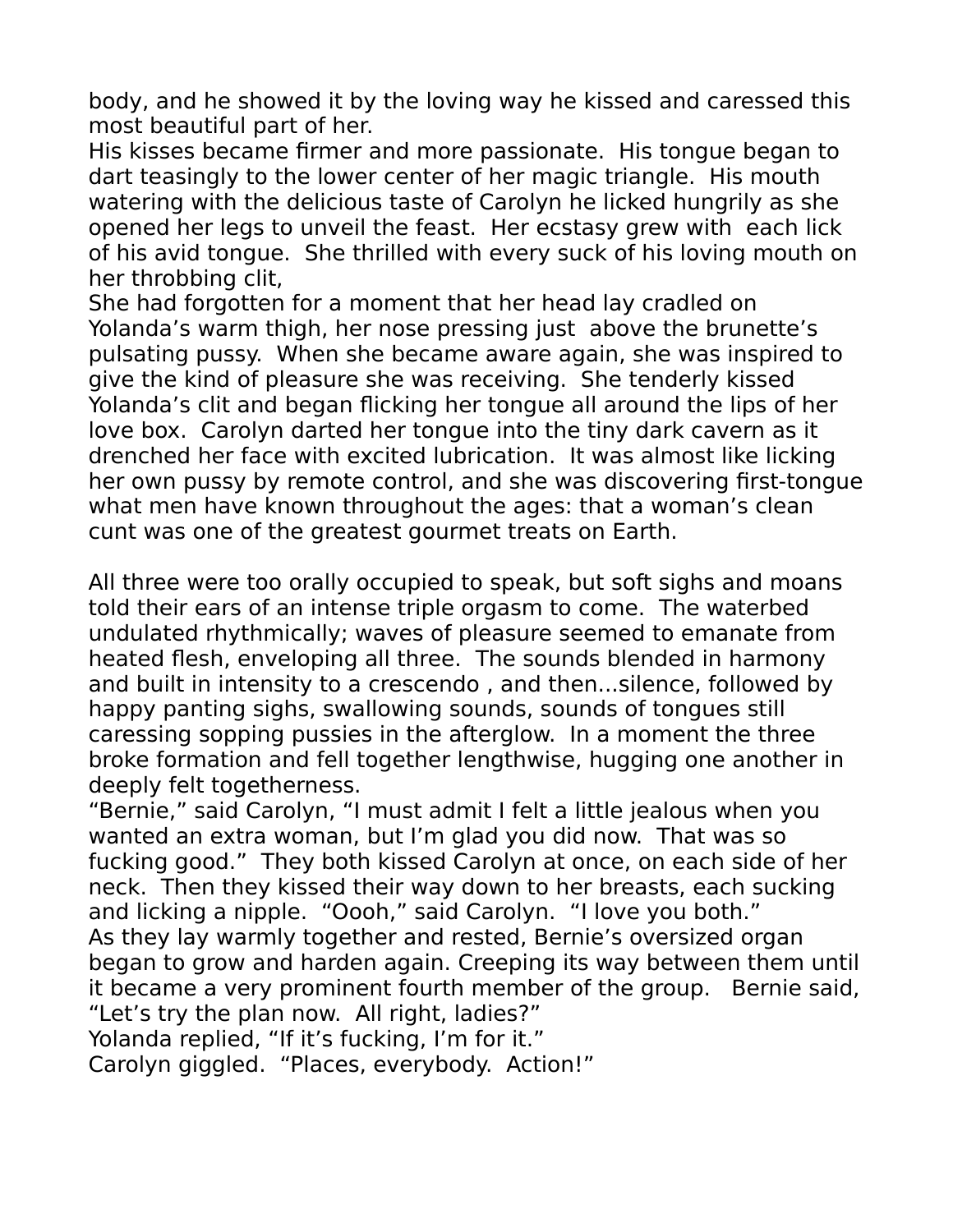Bernie grinned. "Yolanda, you sit in the middle of the bed and spread your legs. Lie down if you like. Carolyn, you kneel with your back toward Yolanda. I kneel here, facing you. Get the idea?" The women understood immediately and placed themselves accordingly. Bernie aimed his long dong between Carolyn's legs. As he inched forward on this knees, it slid beneath her slippery pussy and continued beyond her butt until it contacted Yolanda's cunt. Yolanda was ready for it. She raised her ass a little, and the tip of the big dick slipped between her pussy lips. "Right on target, Captain."

Bernie thrust his hips forward, poking another inch or two into Yolanda. He moved forward on his knees. Inch by inch he slipped further into Yolanda, approaching Carolyn at the same time. When he was belly to belly with the blonde, he was several inches into Yolanda. She rotated her hips and squeezed with her pussy muscles. Bernie and Carolyn kissed passionately, their tongues battling, retreating and advancing. Their bodies pressed together from breasts to public hair. Bernie grabbed Carolyn's beautiful butt and began moving his hips forward and back, the base of his cock slipping over her sopping pussy, rubbing across her titillated clit. His far end moved pleasingly in and out of Yolanda's equally excited pussy.

After a few strokes, both women started to moan in unison with the pleasure of each forward thrust. Carolyn clung to Bernie tighter and tighter as her first orgasm approached, hastened by her closeness to her lover. As Carolyn's breathing quickened and her moans turned to shrill passionate gasps, Yolanda's did too. As the end of Bernie's organ sloshed in and out of her pussy, providing plenty of pleasure. As both women came together, emitting harmonious squeals of delight, Bernie paused briefly, slowing his strokes. Then he increased the tempo again, feeling an urgency of his own. This set the females on the climb to another climax. Bernie pumped away, faster and faster. The wet squeezing friction on the far end was added to the satisfying belly-thumping closeness to Carolyn, equaling something very like the complete close fuck Bernie had sought all his life.

"I'm coming again," yelled Yolanda.

"Oooh, me too," cried Carolyn.

"Me three," said Bernie. Carolyn felt the twitch as his load of cream squeezed past her pussy through Bernie's solid shaft. He humped her wildly as his sperm sped onward on the three-foot trip to Yolanda.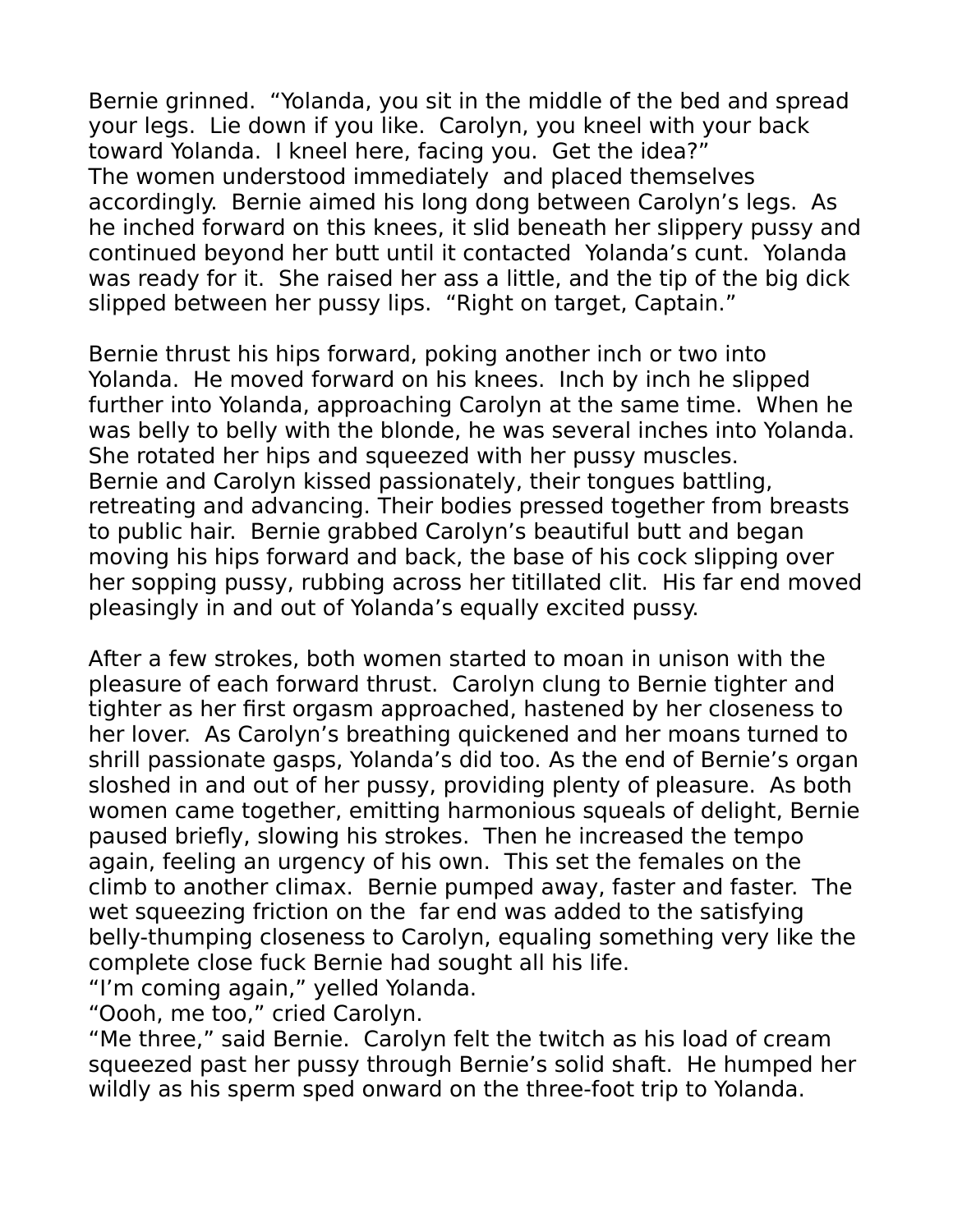Carolyn ground her clit on the top of his cock, rubbing her breasts on his sweaty chest.

"Oh, fuck!" she went, as she came. A second later Yolanda reached her peak as she was squirted full of creamy semen. She grabbed Bernie's organ with both hands, not wanting it to leave her satiated slit so soon. But, as Bernie's erection slowly subsided, it shortened and slipped soggily out, releasing a flood of trapped fluids to run warmly between her thighs.

"Fantastic," said Bernie. "That was it!"

"It was wonderful," Carolyn agreed. "Did you like it, Yolanda?" "Fuck, yes!" she replied. "It felt a little funny to be far from the fucker, but it was still intense."

"I know what you mean," said Carolyn. "We'll switch places next time." All three lazily kissed and caressed one another until the fell asleep.

### **Harry**

Early next morning, all three were still sleeping soundly, exhausted from the wonderful orgy. Several more hours of sleep could have been theirs, were it not for the interruption.

"What interruption?" you ask. Well, there comes a time in everyone's life, even in an erotic story, when someone comes knocking. There is symbolism. A knock on the door is a nonverbal way of saying, "May I come in?" Or, perhaps, "May I come in YOU?"

Coming in, or allowing someone to enter, is what it's all about.

The first three knocks on Bernie's apartment door were not very loud. Bernie, Carolyn, and Yolanda remained asleep. Three more knocks, a bit louder, awakened no one, but a repetition began to set Yolanda on the path to consciousness. She opened one eye and mumbled, "Come in." Had she been fully awake, she would have said "Who is it?", but she wasn't.

The door opened. There, gazing at the three naked people on the waterbed, stood the landlord, Harry Frog. He was slim and handsome, with long black hair and a mustache. Harry looked about 25, although when one looked closely at his eyes, they radiated an aura of experience and wisdom that made him seem almost 30.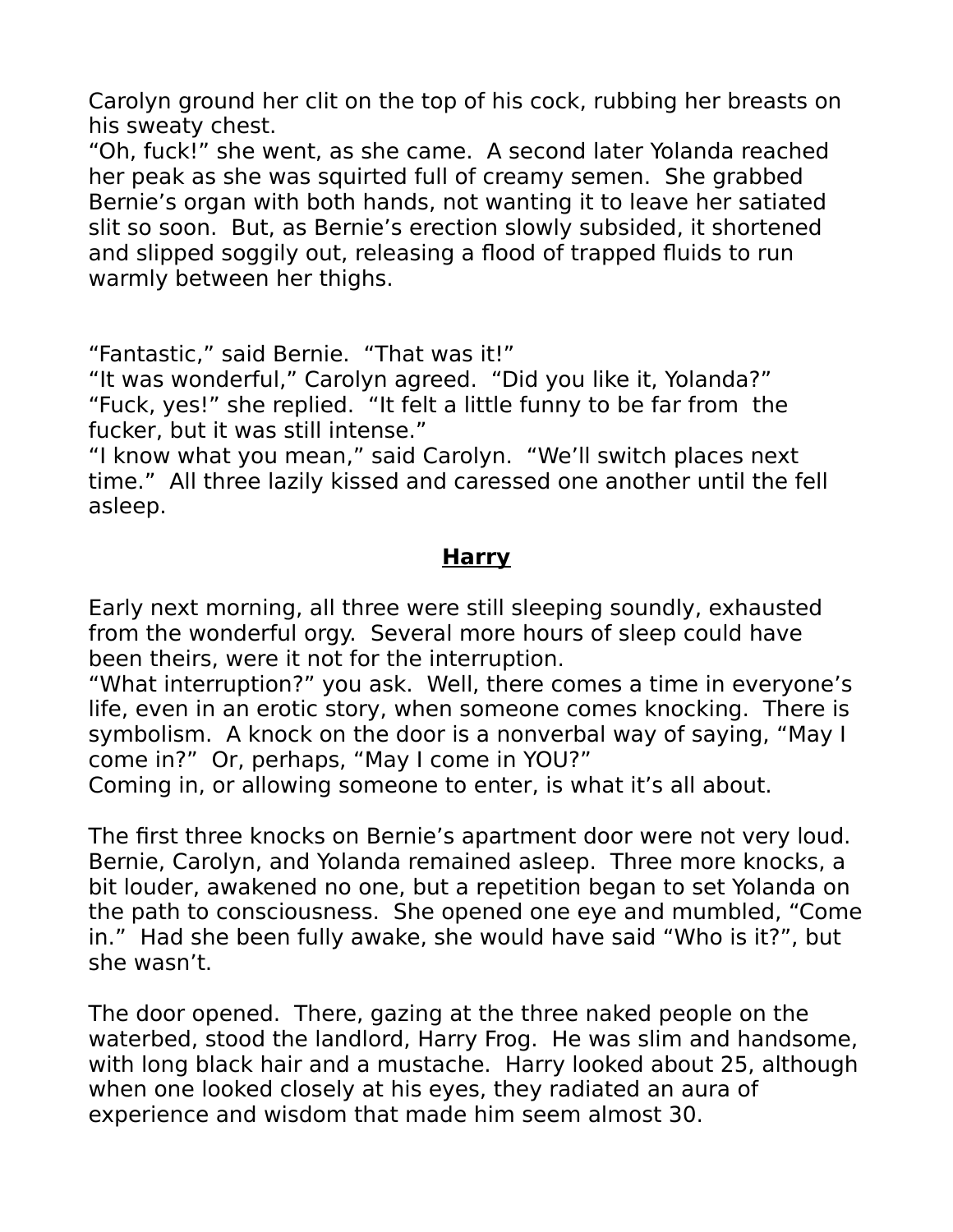"Hi," he said. "I'm the landlord." Yolanda opened her other eye. She was stretched out on her back between Bernie and Carolyn. She looked at the newcomer for a moment and sat up.

"Hi," she said. "I was asleep. What can I do for you?" He grinned at her. She grinned back. She noticed a swelling in his crotch. "Actually, I came to see Bernie. The rent's due."

"Oh," she said. "Well, I'll tell him."

"I'm in 102." He smiled, and left.

Yolanda wondered to herself, "One or two what?"

Yolanda leaned back and stretched her golden brown body, writhing in erotic pleasure at the feel of the simulated-fur bedspread on her bare skin. The waterbed molded itself to her every curve, as waterbeds do. Memories of the night before filled her mind. She shivered in delight at the thoughts of warm bodies caressing, licking, penetrating, inducing peaks of pleasure, and overwhelming orgasms. "Wow," she thought to herself. "What a night. And what a lance the knight had." She looked over at Bernie, still sleeping blissfully on his back, his penis lying languidly on this chest. She reached down and stroked it, as if she were petting a dog. After a few of those soft caresses, the hot dog began to twitch under her hand. Yolanda watched it slowly grow its way up Bernie's chest, poke him in the chin, deflect to one side, and continue stretching past his ear. She thought of the old limerick that began "There once was a man from Nantucket…", and giggled.

Bernie was still asleep, but his muscles began to twitch restlessly. His prick no longer lay against his chest, but stood up at an angle, a leaning tower of penis. Yolanda was not one to ignore an erection, this one especially. She moved toward the head of the bed, the direction in which the cock pointed. Straddling Bernie's head, she grasped the tip of his organ and lowered it to her full, sensual lips. The tip of her tongue licked it lightly, and immediately the rod tried to spring upward, almost getting away. She placed it fully in her salivating mouth and began a slow, easy rhythm of sucking. As she tasted the twitching treat, she felt the curly hair on Bernie's head tickling her thighs, then the tip of his tongue on her labia.

Bernie was still asleep, but had begun an externally-stimulated wet dream. The sweet fragrance of Yolanda's cunt just above his nose had drawn him to taste the source, acting as he dreamed. Her thighs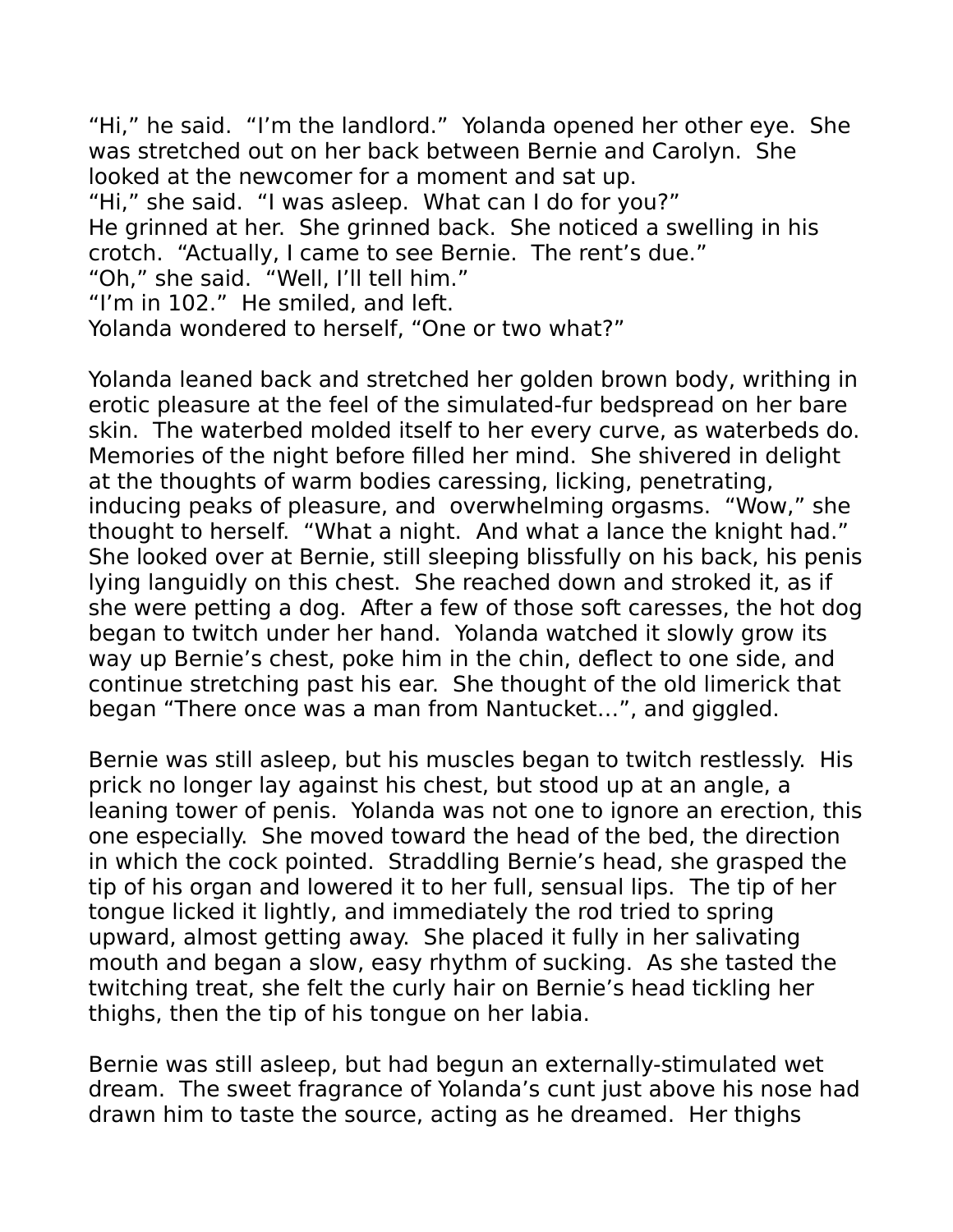gently squeezed his ears as she began to undulate her hips; her pussy began dripping with moisture. She spread her thighs wider, moving so that her clit met his probing tongue. Rapidly approaching climax, she quickened the tempo, sliding the end of Bernie's throbbing rod in and out of her mouth faster and faster. It strained upward.

"Here I come," she thought. As the orgasm struck, she was overcome with ecstasy. "Aaaahooo!" she cried aloud. The springy cock slipped from her lips and flew upward. Bernie came. Streams of sticky white semen squirted into the air, spurt after spurt. Then the cum pained down, like the big drops of a warm summer shower. Yolanda, exultant in her orgasm, lay back and rubbed the creamy sperm into her soft tanned skin.

The sprinkling of semen woke Carolyn. Sleepily, the blonde mumbled, "Raining?"

"No, coming," Yolanda murmured.

"Rain is coming?"

"Cum is raining. Cum that goes up, must rain down."

Carolyn opened her eyes. She put a finger in a droplet of white stuff on her left nipple, then licked her finger. "Oh." She looked over at Bernie. "And he didn't wake up?"

"No. I wanted to swallow it, but it slipped out of my mouth when I came."

Carolyn giggled. "Eat my pussy, then. I'll give you something to drink."

Yolanda rolled over and began to lap lovingly at the blonde snatch. Carolyn moaned at the pleasing sensations that coursed through her body. Enjoying each lick, she writhed and tossed on the undulating waterbed. She turned her face toward Bernie, and snaked her tongue into his ear. That woke him.

He looked at the two women and saw Yolanda feasting on her breakfast of pussy. "I'm glad you girls are having fun. I just had a terrific dream." Bernie's dong, having relaxed after the eruption, was getting hard again. He watched Carolyn's face as the pleasure of the pussy-licking took her higher and higher, up Mount Orgasm to meet the god and goddesses of love. Her excitement was irresistible. He kissed her passionately on the lips. Carolyn thrilled to the double sensation. Kissing down her neck and shoulders, he sucked lovingly on her already-erect nipples and smothered her perfect white breasts with tiny kisses and gentle caresses.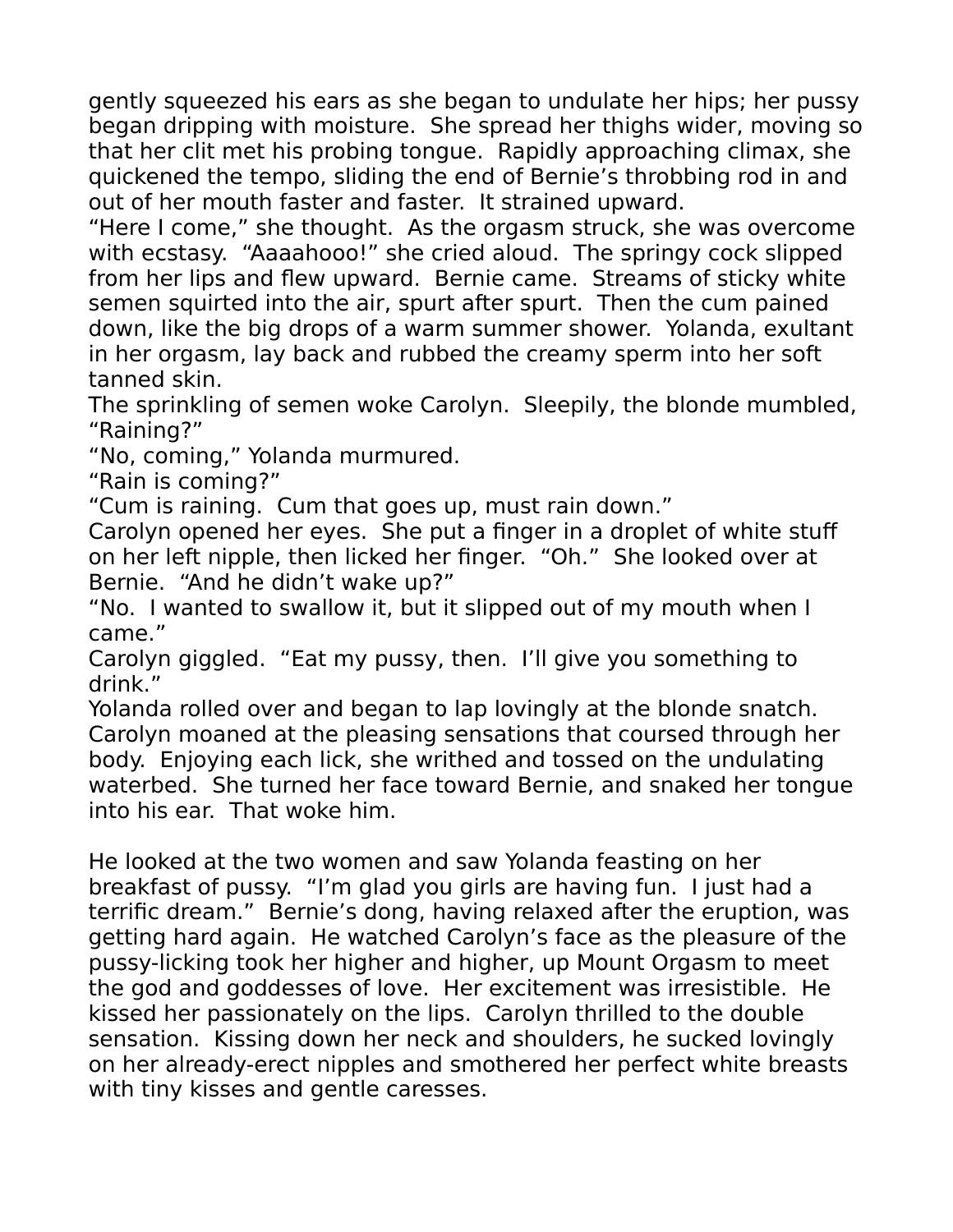Suddenly Carolyn grabbed Bernie's rigid pole and squeezed it. "I'm coming! It's so good." Then a wordless gasp said eloquently that that her coming prediction had come true. Yolanda crawled up to lay nakedly with Bernie and Carolyn, enjoying the warmth of their bodies and the bareness of their skin. Carolyn said, "We make a good threesome, don't we?"

Carolyn suddenly noticed Bernie's hard but idle cock, and quickly plopped it into her mouth. She proceeded to make it even harder with her skilled lips and talented tongue. Meanwhile, Yolanda gave him passionate kisses on his lips, ears, neck, and chest, working her way teasingly down to his bulging balls. When she had gotten that far, whether by plan or coincidence, her fragrant hairy snatch was positioned right over Bernie's face. Noticing this, Bernie lost no time in tasting her sweet creamy cunt. His fast-licking tongue seemed to touch her everywhere at once. As he savored the flavor and felt the licking and sucking on both ends of his pole, he experienced his second coming of the morning.

Carolyn swallowed her mouthful of nutritious cream. Yolanda, lying langorously on Bernie, her pussy on his chest and her nose nestled by his nuts, suddenly remembered. "Oh, by the way, Bernie, the landlord came by this morning. He wants the rent."

"Oh, shit. I forgot. I don't have the money. I got laid off at the bank." "You worked at a bank?"

"A sperm bank. They said my sperm count was too low lately. I guess I fucked myself out of a job."

"There are hard times ahead," said Carolyn.

Yolanda said, "That landlord was kind of cute. Maybe he'll take some head for the bread."

"It's worth a try," said Carolyn. "Maybe he'd like a double-header." Yolanda slipped into her scanty skirt and flimsy blouse, while Carolyn selected a tight pair of shorts and a halter top for the occasion. Then they headed for apartment 102.

Yolanda knocked on the door marked 102. "Who's knocking?" came a masculine voice.

"Opportunity," replied Carolyn. The door opened.

The landlord grinned. "As the spider said to the fly, "Hi."

Yolanda giggled. "You wouldn't eat us, would you, Mr. Spider?"

"I might. The name is Frog, though."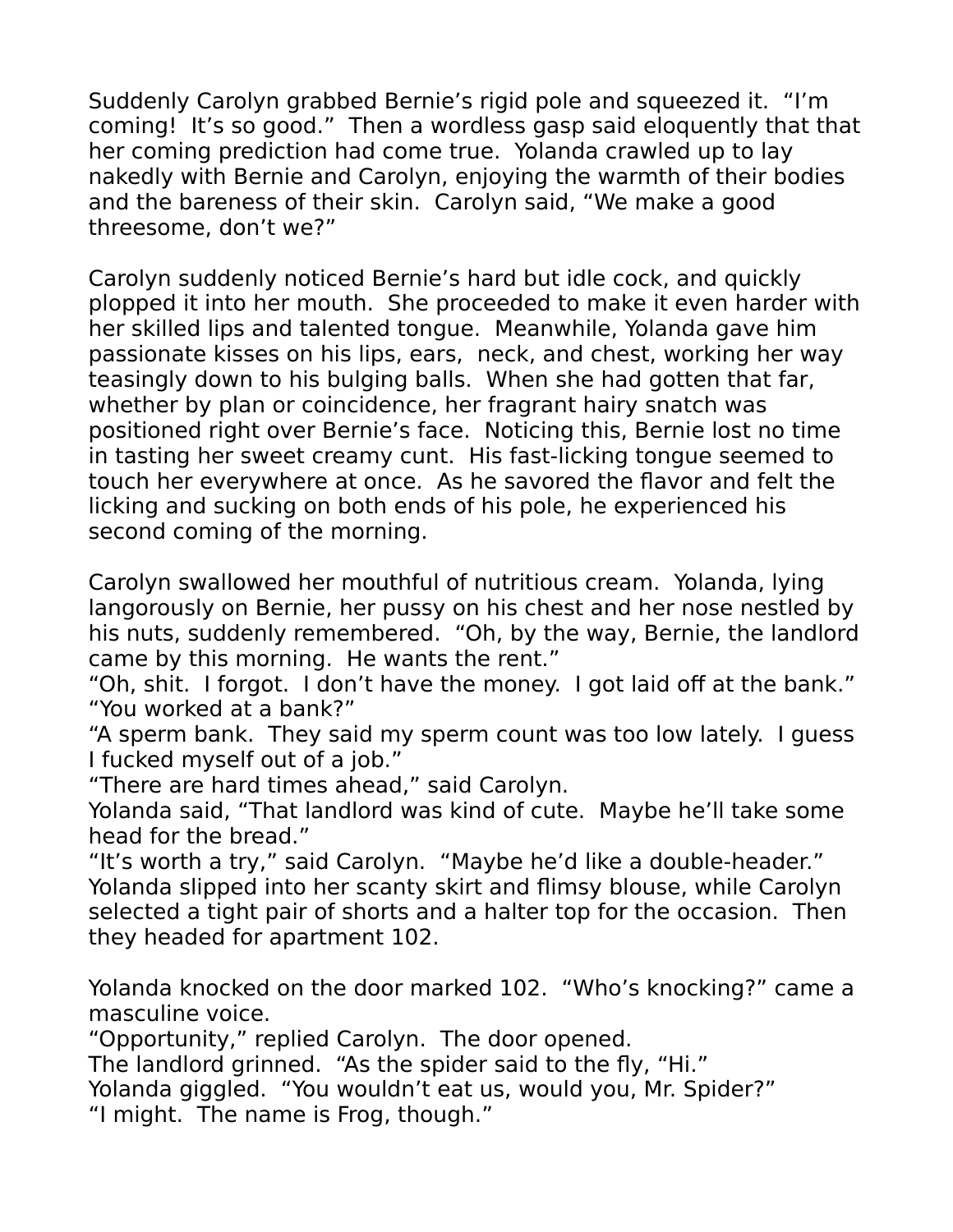"Frogs eat flies, too, but they do it with their long tongues," Carolyn pointed out.

Harry Frog licked his lips. "What can I do for you ladies?"

Yolanda said, "It's about Bernie's rent. We thought we could try to work something out, since Bernie's a little short right now. Of cash, that is."

Harry raised his eyebrows. Carolyn said, "We have a proposition. Don't you think some things are worth more than money?"

"I certainly do. And I believe you ladies are two of them. But unfortunately, the delightful pleasures of erotic love will not pay my bills."

"We can't pay your bills, but we could surely please your pecker." He laughed. "I know. But I know several ladies who will make love with me because they like me. No ulterior motive. Anyway, I really need the rent. If everyone pays, it just covers the payments and utilities on this place. I can't afford to lose money."

"OK, we understand," Carolyn replied. "We'll try to get some bread together." She smiled. "Maybe we could get together sometime, just for fun."

"Most certainly. It would be a pleasure." He noticed that Yolanda was staring at his crotch. He was wearing only a pair of gym shorts, and they seemed to have a growing lump in front. "As you can see, I think you're both delicious."

Carolyn, too, had noticed the protruding boner. She thought to herself, "Nothing like Bernie, of course, but he looks nice." She said to him, "I think you would be rather tasty too."

The girls left. They had to think of some way to pay the rent. Both wanted to live together with Bernie Yolanda shared an apartment with her parents, so that wouldn't work. Neither had a job.

"Sorry, Bernie. It didn't work. He can't afford to take sucks and fucks instead of bucks."

"That's OK. We'll think of something. It was nice of you girls to try, though."

Carolyn grinned. "No trouble at all."

# **Chastity**

Bernie went to the unemployment office the next day to file his claim. He waited in line, filled out forms, waited in line again, and filled out more forms. Finally, he was interviewed.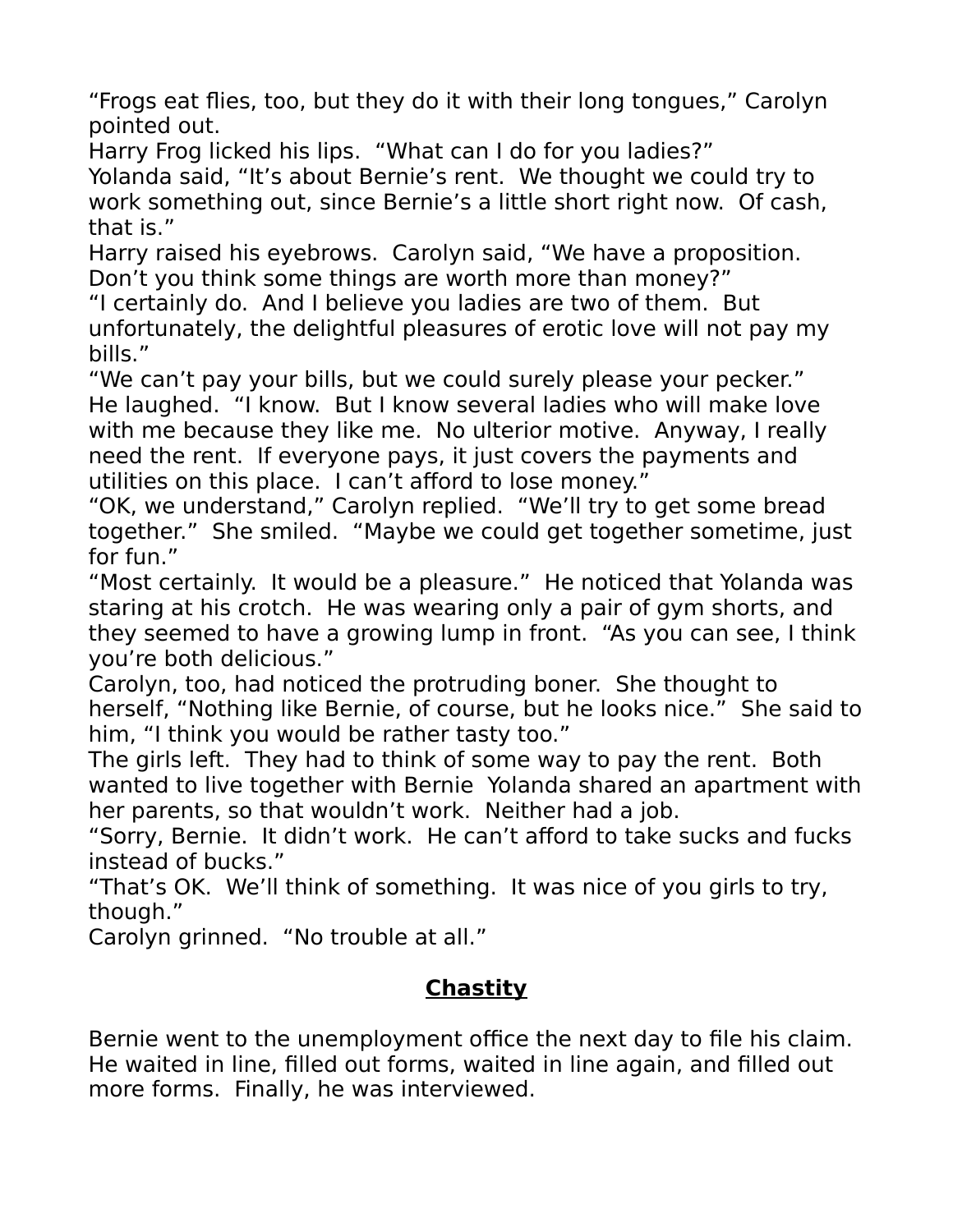The interviewer must have been hired right out of high school. She didn't look a day over 18. Although her body looked ripe and succulent in her light summer dress, her pretty face and clear blue eyes had a look of innocence that couldn't be faked. Her natural blonde curls kept falling down to her cheek. Each time she impatiently brushed them back and smiled apologetically. She tried her best to be businesslike in asking questions and writing down his replies.

"How long have you been out of work, Mr. Schwartz?"

"Two days."

"Your former employer?"

"The Ace-in-the-Hole Sperm Bank."

"Sperm bank? What's a sperm bank? I know what sperm are. They taught us that in biology. But I didn't know you could put them in banks." She blushed.

Bernie smiled. "Well, it works like this: say you want to get pregnant, and your lover or husband can't do the job. If, for some reason you don't want to go out and get laid by someone else, then you can go to a sperm bank and make a withdrawal. Presto! You're knocked up." The woman at the next desk, who looked about 30, overheard the last line. "What are you, a magician or something?"

Bernie grinned. "Yeah."

"Well, don't wave your wand at me!"

The young interviewer said, "I think I understand that, Mr. Schwartz. But, who makes the deposits?"

"The bank hires sperm donors. That was my job."

She looked up at him. "Oh, my." She blushed and looked down again, carefully writing down his job title. "Salary?"

"Thirty bucks per sample."

Her eyebrows raised. "So, how much did that come to...I mean, how much did you make per week?"

"About \$180."

Her eyes opened wide. "You mean you…"

"Yes, I came six times a week. For the sperm bank, anyway."

She looked at him. Then, suddenly she started giggling and laughing. When she stopped, she said, "I'm sorry, but this was ridiculous. I mean, here I was embarrassed about YOUR job, and I'm 18 years old."

"That's all right. It was a funny job. I'll tell you all about it if you like." "Oh, would you? I should learn about these things. My mother never told me much about sex, except 'Don't do anything nasty.'"

"I understand. So you've never had sex?"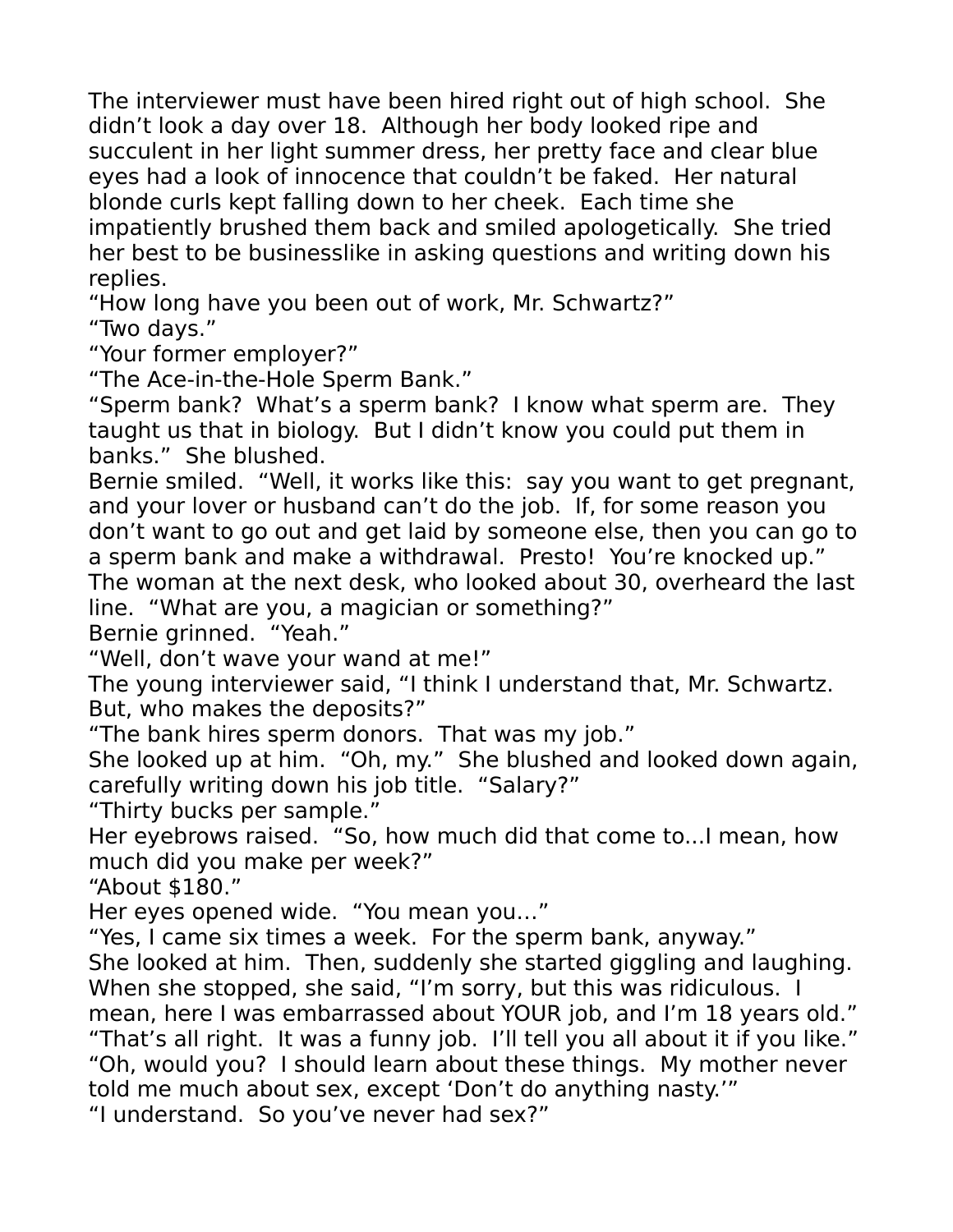"Never."

"Do you know what a man looks like naked?"

"I saw a picture once." She was beginning to squirm and fidget in her chair, but her eyes stared at him, fascinated.

"Do you know how men and women make love?"

"They explained that in biology class, but it didn't sound like much fun."

"But it is. It feels better than anything else in the world."

She moved her hand down into her lap, behind the gray metal desk. "Anyway, I got the job at the sperm bank because I have a physical attribute that can be genetically inherited, which some people consider desirable."

"I'm almost afraid to ask what."

"Nothing to be afraid of. I have a 36-inch penis."

She turned pale. "But isn't that…"

He smiled. "A yard long. It's quite unusual. Anyway, a girlfriend of mine worked there as a receptionist and an exciter, and women kept asking for a long-dick factor in the sperm. So, she got me hired there."

"What's an exciter?"

"Sometimes a donor would have trouble coming, so she'd excite him. Usually a strip-tease would do it. She's very sexy. In extreme cases, she'd give them a blow job."

"Oh, my." She paused for a moment. "Mr. Schwartz…"

"Call me Bernie."

"OK, Bernie, you know I really enjoy listening to you. You know so much."

"I could show you a lot, too."

"Oh...well...we'd better finish the interview. The next one is "Reason for leaving."

"I was laid off. My sperm count got too low. I should explain. You see, when I started, I didn't have a steady girlfriend, so I only had sex 3 or 4 times a week. There was plenty of sperm left over for the bank.

Then, a girl moved in with me, and we make it all the time. My sperm count went down, and good old Ace-in-the-Hole laid me off."

"I see."

"And now another woman is going to move in with us, so I doubt I'll be able to be a donor anymore."

"Another girl? But…"

"It's OK. Carolyn isn't jealous. She likes Yolanda."

"Oh."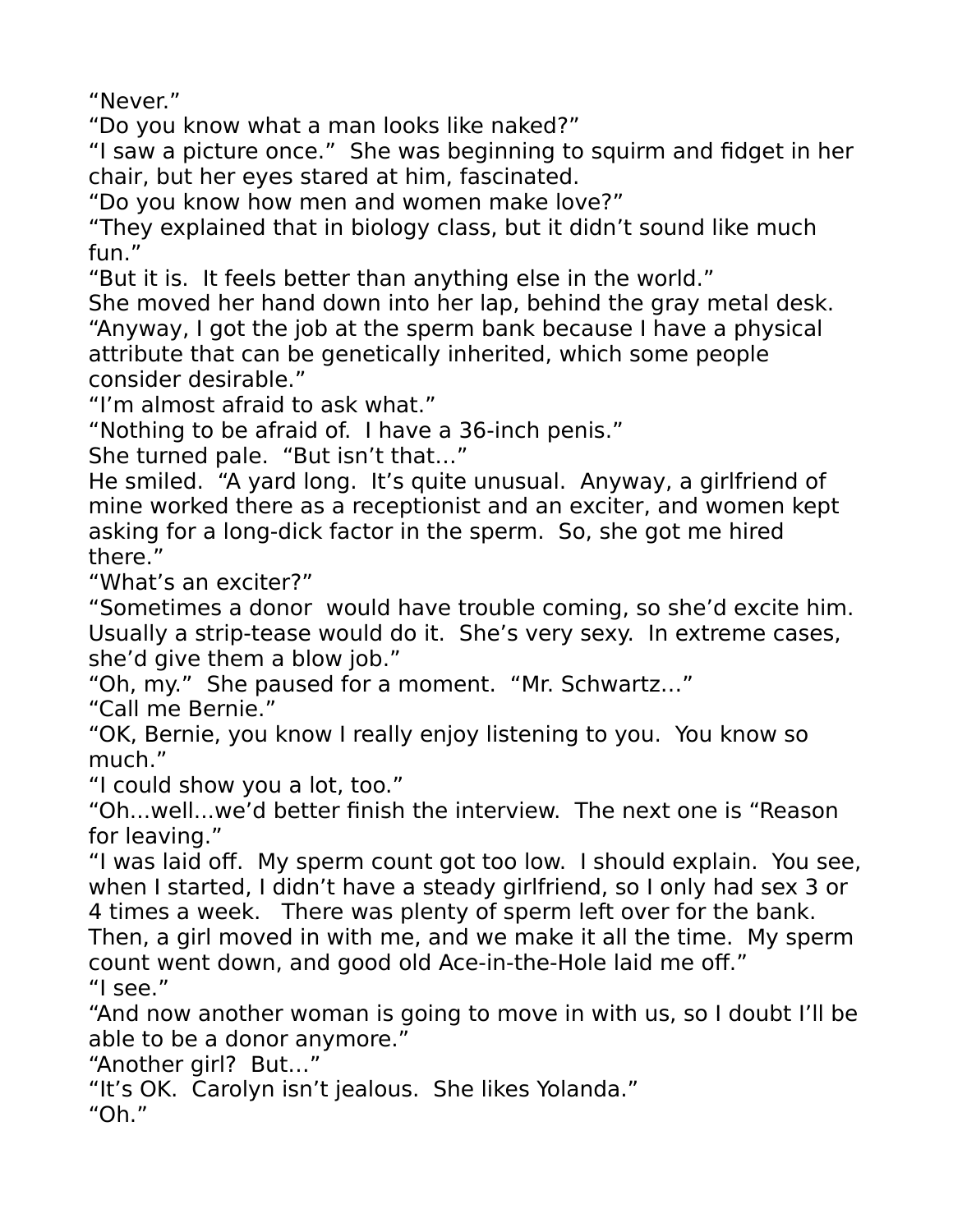"Carolyn and Yolanda are both very nice. I bet you'd like them. Would you like to come over and meet them? We could continue your education."

"That...that would be nice."

"Fine. You have my address on the form. See you after work?"

"OK. And I think your claim will be all right. We should hear back in a few days."

"You're beautiful."

"I'll bet you say that to all the girls."

"Only the beautiful ones. By the way, what's your name?" "Chastity."

"Can I call you 'Titty' for short?"

"She laughed. "Go home. I'll see you later."

Bernie sucked on Carolyn's soft creamy breast, while Yolanda sucked his cock. He had a finger sloshing about in each of their juicy pussies. Suddenly he raised his head and reluctantly allowed the glistening erect nipple slip out from between his lips. "Oh, I forgot to tell you. The girl from the unemployment office is coming over tonight." "What for?" asked Carolyn.

"I invited her. She's a virgin."

"How awful. Should we get dressed?"

"No. She wants to learn how not to be a virgin. Want to help?" "Sure. That's a worthy cause. Higher education."

Yolanda momentarily interrupted the fellatio she was administering. "Me, too. That's an important lesson; I'll be happy to help."

Just then there came a knock at the door. "Who's there?" Carolyn queried.

"Chastity," came the response.

The two girls sat up on either side of Bernie, who continued to lie back, his yard-long dong hovering above him. The girls each placed a tender hand near the middle of the pole of flesh. "Come in," Yolanda called out.

The door opened, and Chastity entered. As she beheld the spectacle before her, her eyes widened asnd her mouth opened in awe. She stood for several seconds, motionless and speechless.

"I'm Carolyn," announced Carolyn.

"Yolanda," said Yolanda.

"And you know me," said Bernie. He placed a hand on each of the feminine shoulders and rose to his feet. Standing, his prick reached out toward Chastity, pointing toward her navel. She moved back a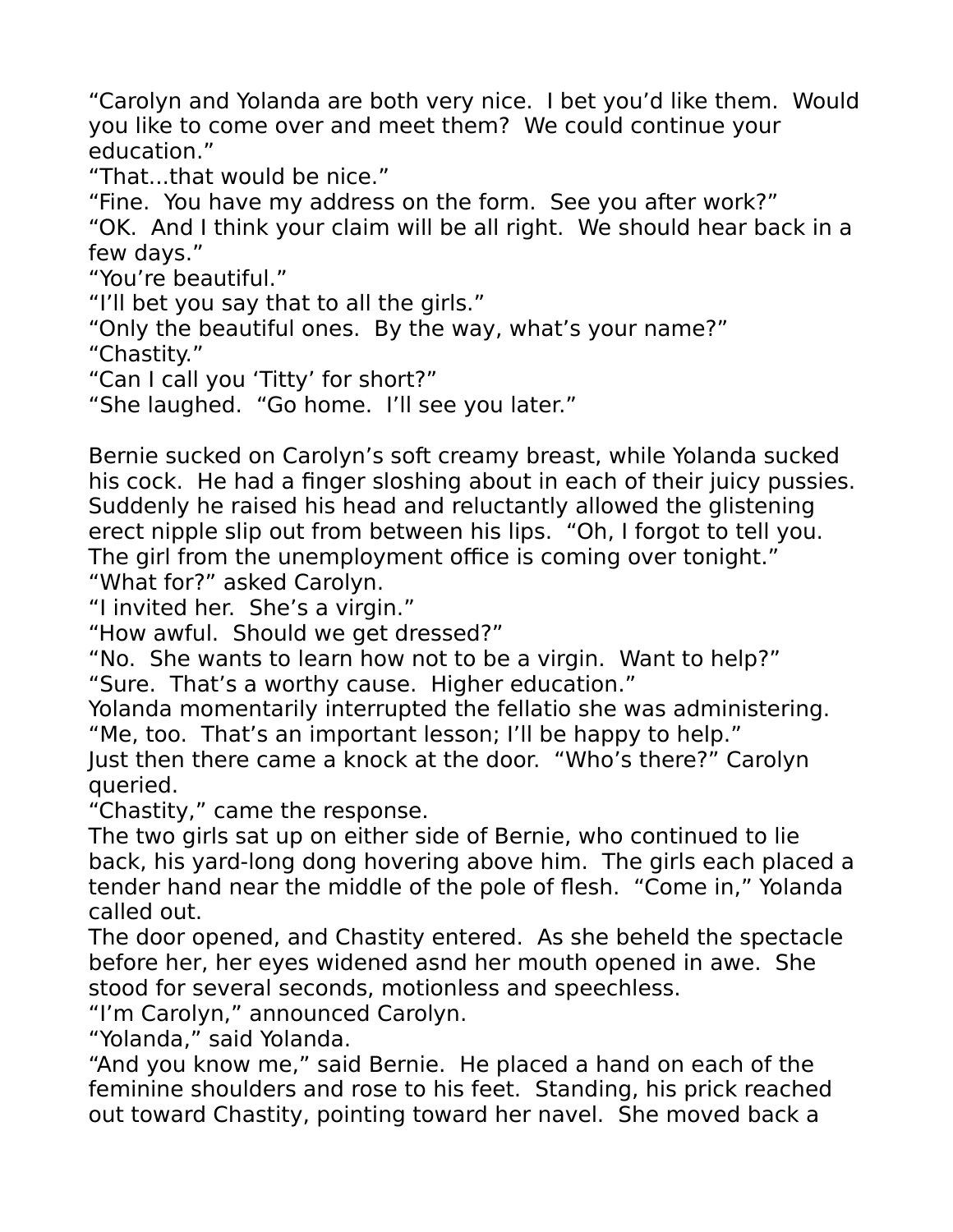step, startled. Though Bernie had told her his measurement, it was quite another thing to meet it in person.

Bernie grinned. "Don't be shy. Take your things off and have a seat. Want some wine, beer, or weed?"

Chastity closed her mouth, then opened it again to say "Wow." "Don't worry. It won't hurt you. You can touch it if you like." Chastity blushed. "Umm...a glass of wine would be great." Bernie walked to the refrigerator, his dick wavering in front of him, and poured her a glass of white wine. Then he reached into the cabinet and pulled out a joint. Returning to the bed, he handed the glass to Chastity, who was now seated on its edge next to the naked Yolanda.

Carolyn said, "I thought you were supposed to serve red wine with meat." Chastity looked at Carolyn, who was grinning impishly, and started giggling. She took a sip of her wine. Bernie lit the joint, took a toke, and passed it to Chastity, who showed she had met Mary Jane before, and knew what to do. Soon she felt more relaxed. "I feel kind of funny sitting here in my clothes, while you three are naked."

"Then please join us; take them off. We wouldn't want you to feel funny," Bernie advised. She started to unbutton her blouse, as Bernie continued to speak. "Sex is not primarily to make babies, as some people believe. It exists mainly to help people feel good together, and express love for one another. There is no human experience that is better, nor one as beneficial to physical and mental well-being." He stopped to take a drag on the joint, and passed it on. "When you're ready to learn more, we're here to show you."

Chastity had removed her blouse and bra, exposing a pair of pretty titties. They weren't large, but perfectly proportional to her slender, graceful body. She was slipping her unbuttoned skirt down a pair of slender luscious legs. Bernie sat on the bed, watching her. So did Yolanda and Carolyn, admiring the girl's fresh young body. Bernie's cock, which had relaxed a bit, started to stiffen and grow again. Chastity was now down to a pair of dainty white bikini panties. She looked at Bernie. His burgeoning boner extended over Yolanda's round tanned ass and hovered only inches away.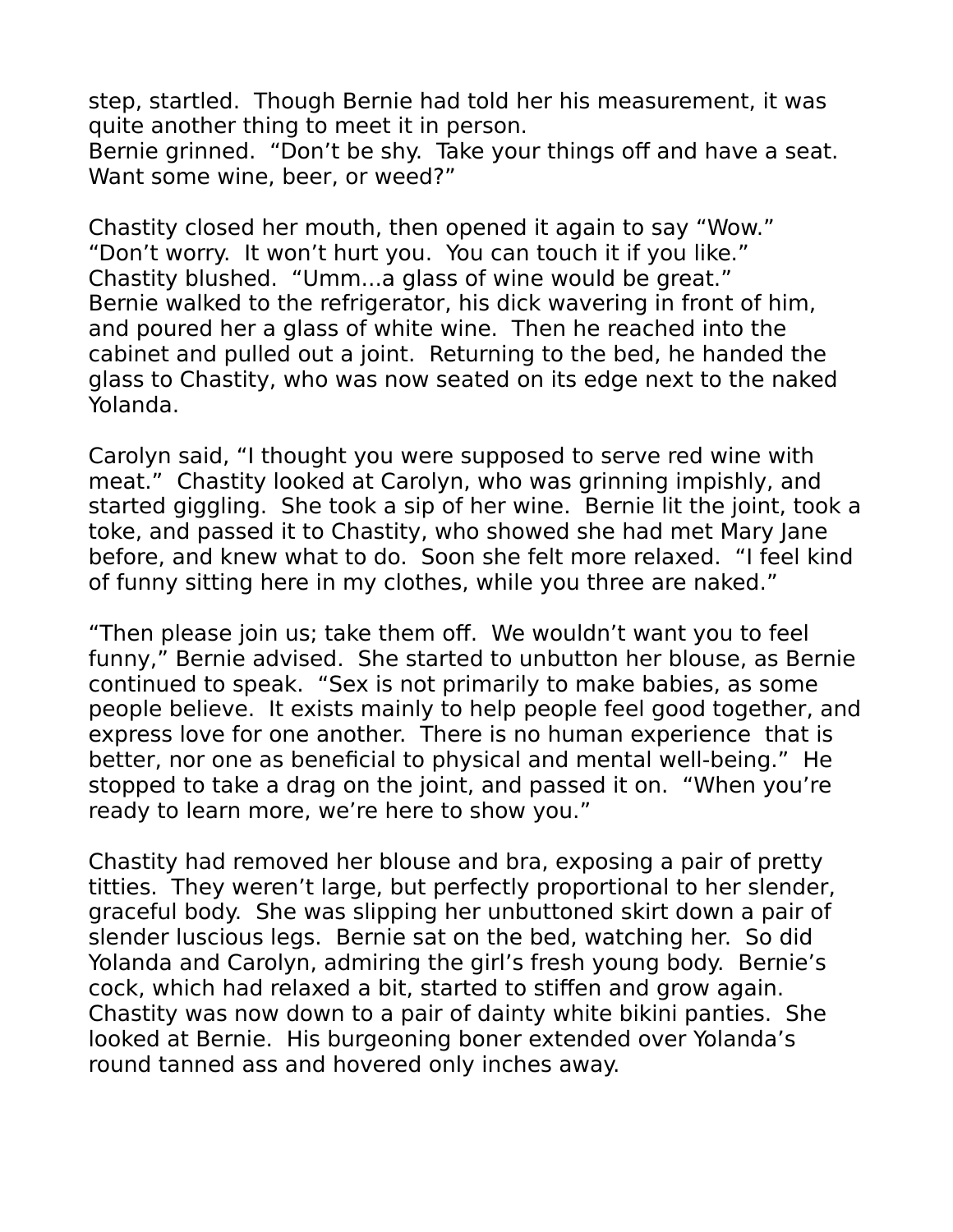Chastity reached out her hand and touched it. "It's warm," she said. "And hard."

"It wants to be your friend."

Chastity removed her hand and placed both palms on her own smooth firm stomach, slid them downward, her fingers slipping inside the waistband of her panties. Slowly she pushed them down, wriggling them past her cute butt and down her long supple legs. The lacy white cloth lay atop one of her slender feet. Then she lay back on the waterbed, feeling it softly undulating beneath her. Suddenly Chastity raised her leg and flicked her foot in the air, sending the panties across the room into a corner. She giggled. "I'm free!" she said.

Bernie leaned over Yolanda's smooth shapely form, looking down at Chastity's slender form and gazing into her sparkling blue eyes. "Yes, you are," he said with a smile. "Now, what would you like to do with your freedom?"

She raised up and kissed him on the lips. He slid his body over Yolanda, who wriggled sensuously as he did so. He tenderly kissed Chastity again, pausing for a long moment before moving to her ears and neck, then downward toward her breasts. His kisses were accompanied by gentle fingertip caresses.

"Oh, my!" she said when he began nibbling and sucking on her pink nipples and licking her breasts with his wet tongue. Bernie lingered there a minute longer before he continued his oral journey downward, tickling her tummy and licking her perfectly formed navel. At last, his chin felt the beginning of her soft curly pubic hair. The triangle of silky blonde fuzz was tiny, he noticed, as he kissed his way through the small forest to the valley below. Chastity moaned softly. When his wet tongue found her clit, she gasped.

She moved her thighs further apart. Bernie lay crosswise on her thigh, his tongue tasting the nectar seeping from the pink virgin pussy. He felt his hard cock being handled, gently sucked on, and then being inserted into a hot juicy cunt. It was Carolyn's, with a little help from Yolanda, who was backing her pussy onto his prick. Having arranged the connection, Yolanda moved around in front of Carolyn so the blonde could lick her dark-haired snatch.

Chastity's ecstasy was increasing by the minute under Bernie's expert tongue-work. "Oh, Bernie, that's so good! Ooooh. It's getting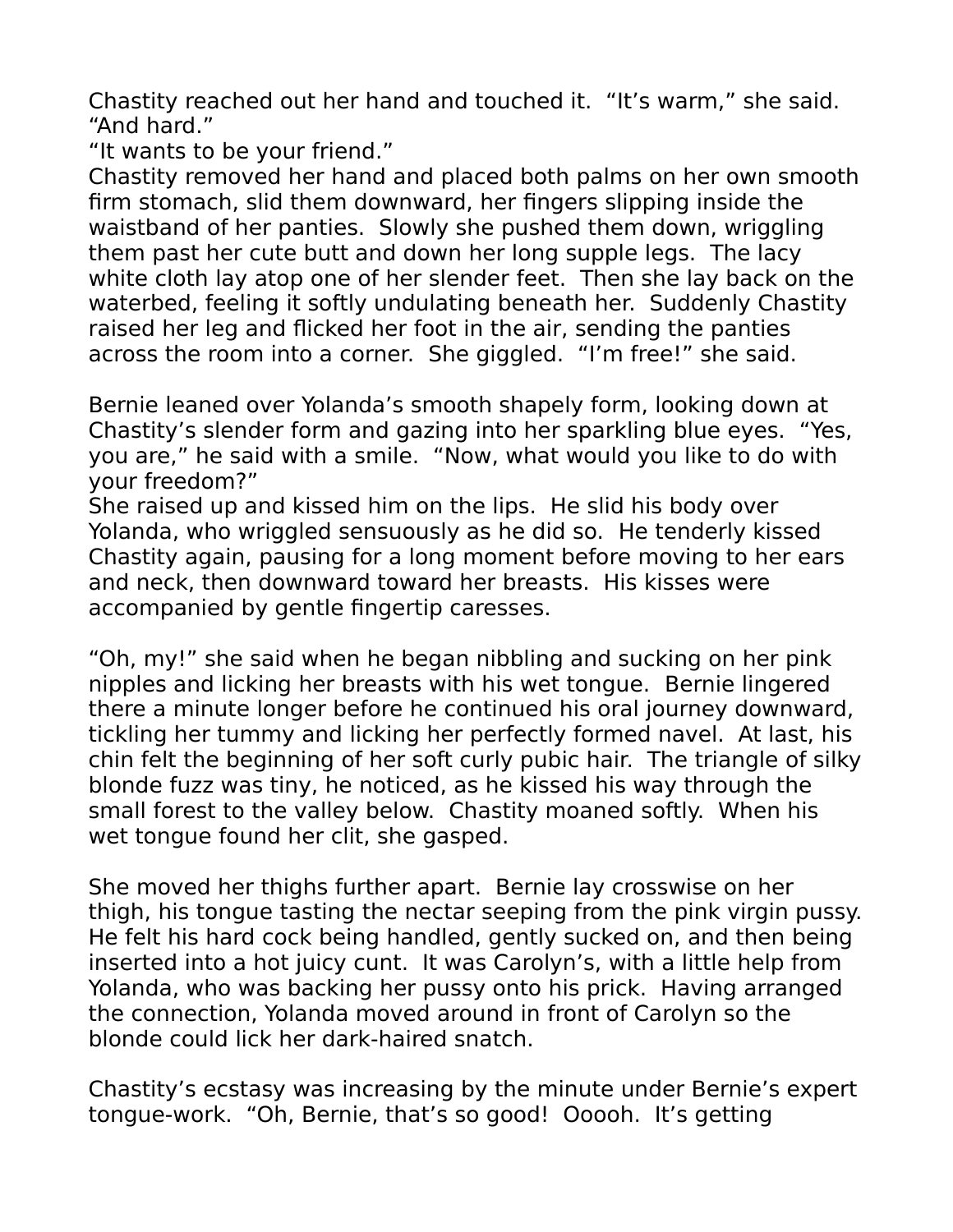better!" She let out a squeal, closed her eyes, and began to shake all over, humping wildly at Bernie's face. He attacked her clit vigorously with his tongue, and sucked it between his lips. She tensed, squealed again, then relaxed. When she opened her eyes, she said, "Holy shit! That was intense!"

Carolyn, still sliding her dripping wet pussy back and forth on Bernie's organ, said, "Just wait till you try this!"

Chastity raised her head to see what was happening. "Wow!" she exclaimed. "Now, that's what I call multi-tasking." Bernie twisted his body slightly so he could add his own motion to the thrusting and increase the tempo. Carolyn started panting loudly, and suddenly a scream of joy left her lips. She thrust her ass backwards for one more stroke, then collapsed face downward on the bed, half on Yolanda, who had already come when Chastity did from the cunt-licking.

 Bernie turned to look at Chastity. "I'm all yours now, pretty woman." "I want you," she said softly. "I know I can't have all of you, but...fuck me."

Bernie backed the necessary distance between her legs, his yet-tocome prick still at full staff. Carolyn and Yolanda came to lie on either side of her, their large soft breasts pressing against Chastity. Yolanda reached down to help guide Bernie's organ gently into the virgin vagina.

Carolyn advised, "It may hurt when he breaks your cherry, but it will feel good soon after that."

"I don't care." Chastity grinned. "Sock it to me." Slowly and carefully Bernie pushed forward, sliding into the slippery pussy easily, until he reached her hymen. With Yolanda holding his cock steady, Bernie made short rhythmic strokes, sliding in and out between her pink pussy-lips. She began to move her hips, humping back at him as he thrust forward. Finally, she gave a lunge and impaled herself on several inches of his slippery prick. "Ouch." "Just ouch?"

"It hurt more when they pierced my ears."

"You mean you don't have virgin ears?" Bernie grinned.

"Shut up and fuck me," Chastity replied.

Bernie proceeded to do just that. Chastity responded with enthusiastic wiggles.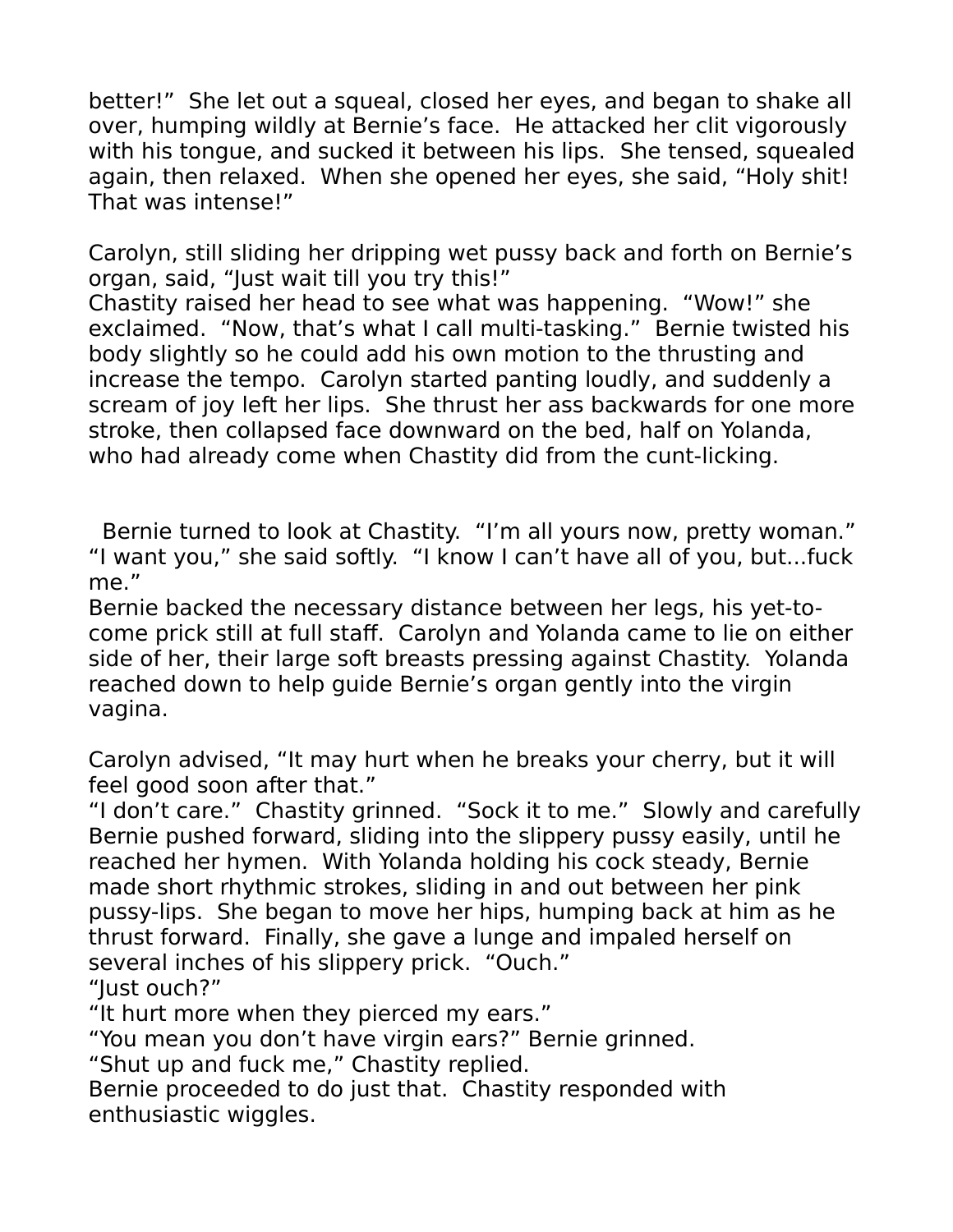"My, my," said Carolyn. "I think our ex-virgin friend is getting wanton." "I've been wantin' this for a long time," Chastity replied between pants. "Oooh, this IS better." Bernie pistoned nearly a foot of his pole in and out of the slippery pink pussy, going faster and faster. "Oh! Oh! Aieee" Climax came for Chastity, and two strokes later, Bernie pulled out and came, a puddle of cream bathing her belly. His long dong softened and slid to the side. He leaned forward and kissed her. "I'm in heaven," declared Chastity.

"And I'm your Saint Peter," he said, a satisfied smile on his face. "Give me your peter, Saint. I'm going to blow your horn." Chastity grabbed his limber dick and licked the tip. She smacked her lips and grinned. "Ummm, good." Then she opened her mouth and enveloped the end of his organ.

Carolyn and Yolanda lay head to tail, licking one another to ecstasy. Bernie lay back, resting his head on Carolyn's soft creamy ass, enjoying the fellatioship of the young but quickly-learning Chastity. The ass shifted beneath Bernie's head, both Carolyn and Yolanda moving to caress his face, ears, and neck with soft wet lips. They kissed their way down his body in unison until they reached his crotch, and there, with darting tongues, titillated his testicles, while Chastity sat astride him, slurping on his lollipop.

This position placed a pussy on either side of Bernie's face, both of which he alternatively licked with relish and enthusiasm. Carolyn's pale pink love-nest was sweet and succulent, while Yolanda's tasted spicy. The variety delighted his tongue. It was a feast for a vaginal gourmet.

Four soft hot hands caressing his body, two vibrating tongues tasting his testicles, two firm lips sucking the point of his penis, and the erotic odor of two quivering wet cunts by his nose created a symphony of overwhelming sensations throughout Bernie's body. He felt he would soon explode into a million pieces.

Yolanda and Carolyn squirmed almost out of control with their impending twin orgasms, and Chastity rubbed her sopping crotch into Bernie's chest. Not wanting to neglect the new member, Bernie snaked an arm over her thigh, and his finger caressed her swollen clit and dipped into her slippery love canal.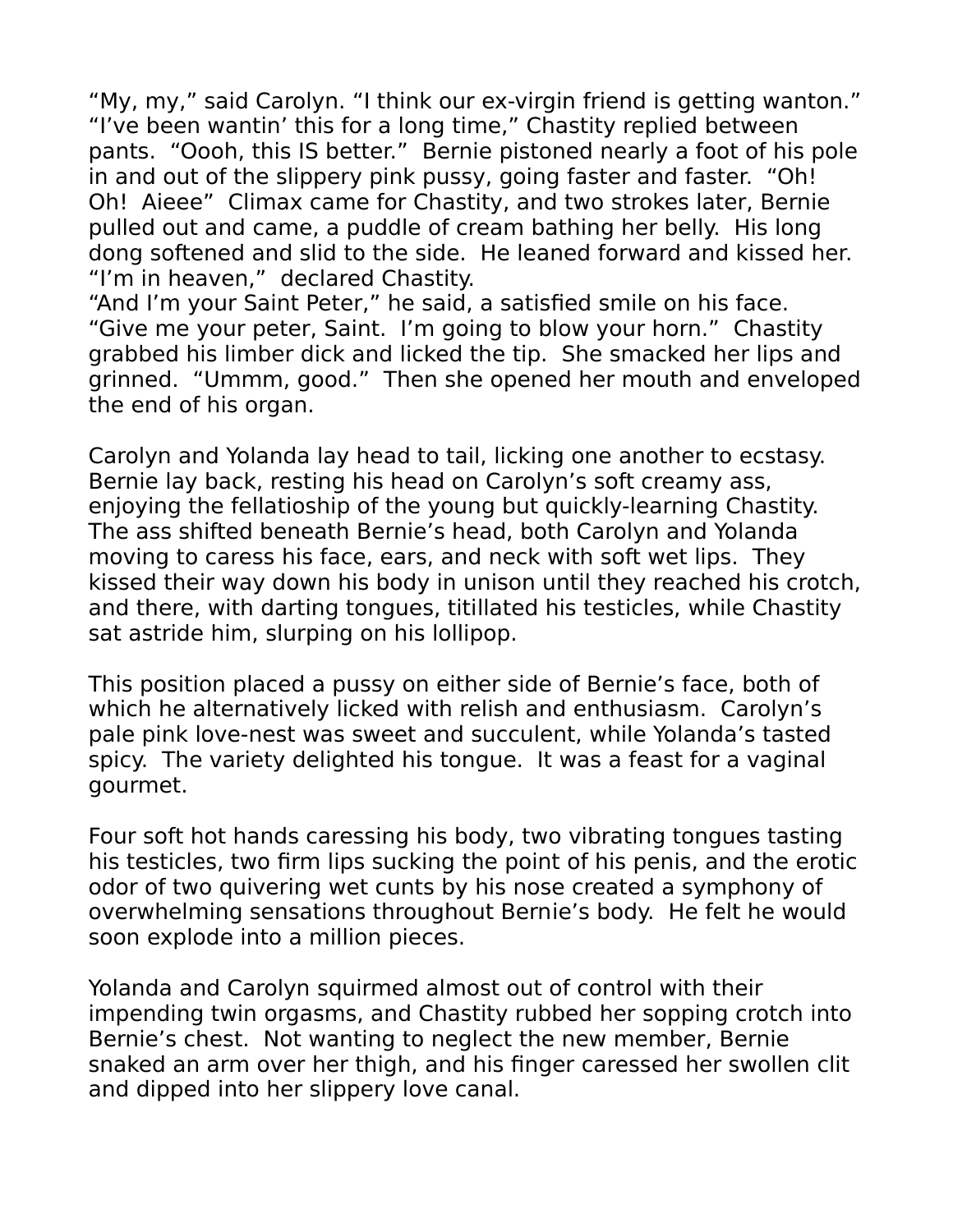As the two prone women began to come, they sank passionate fingernails into Bernie's thigh, and the slight pain intensified the pleasure with a jolt. His back arched as Chastity rode his chest, still sucking in rapid rhythm. She was quickly rewarded as Bernie groaned and sighed with release, speeding his creamy offering to her waiting lips. As she tasted it, she came, not entirely coincidentally. Her look of bliss as she licked her lips seemed to illuminate the room. All four squeezed into a loving mass of flesh, at peace with the world.

"I have a proposition to make," said Chastity after a few moments. "I'm kinda tired right now," said Bernie.

"Not that kind of proposition. I mean, with you unemployed, Bernie, I thought maybe if you took in a new roommate with a job, we could afford the rent. And I can make sure you get your unemployment checks with no problem."

Bernie looked at Carolyn and Yolanda. Both were grinning broadly. "Consider yourself accepted," he told her.

"By the way, Chastity," said Yolanda. "Your name doesn't seem to fit you any more."

Chastity smiled and replied, "Well, you can call me 'Titty' if you like. But personally, I rather enjoy the irony."

"I don't mind doing the wash, then," interjected Carolyn sleepily. Soon the fucking foursome had drifted off into the deep, completely relaxed sleep of satisfied lovers.

Chastity awoke early the next morning, climbing out of the warm pile of flesh on the undulating waterbed, and left reluctantly for work. The others lay undisturbed for two hours longer until a knock resounded on the door. Yoland opened sleepy eyes, rose, and tiptoes barely to reply. Standing stiffly at the portal, eyes wide with anticipation, was the old woman they had met in the elevator. Rather than her previous knee-length dress and seamed stockings, she wore a new pair of jeans, a sweatshirt, and tennis shoes. Yolanda grinned impishly. "I see you're really with it today!"

"I hope so," the lady replied. "I've been without it for a long time." "Come on in." Carolyn and Bernie still slept, oblivious to the conversation. "We're very informal here", Yolanda continued. "Why don't you shed your clothes and start stroking Bernie's dong? That should get him up."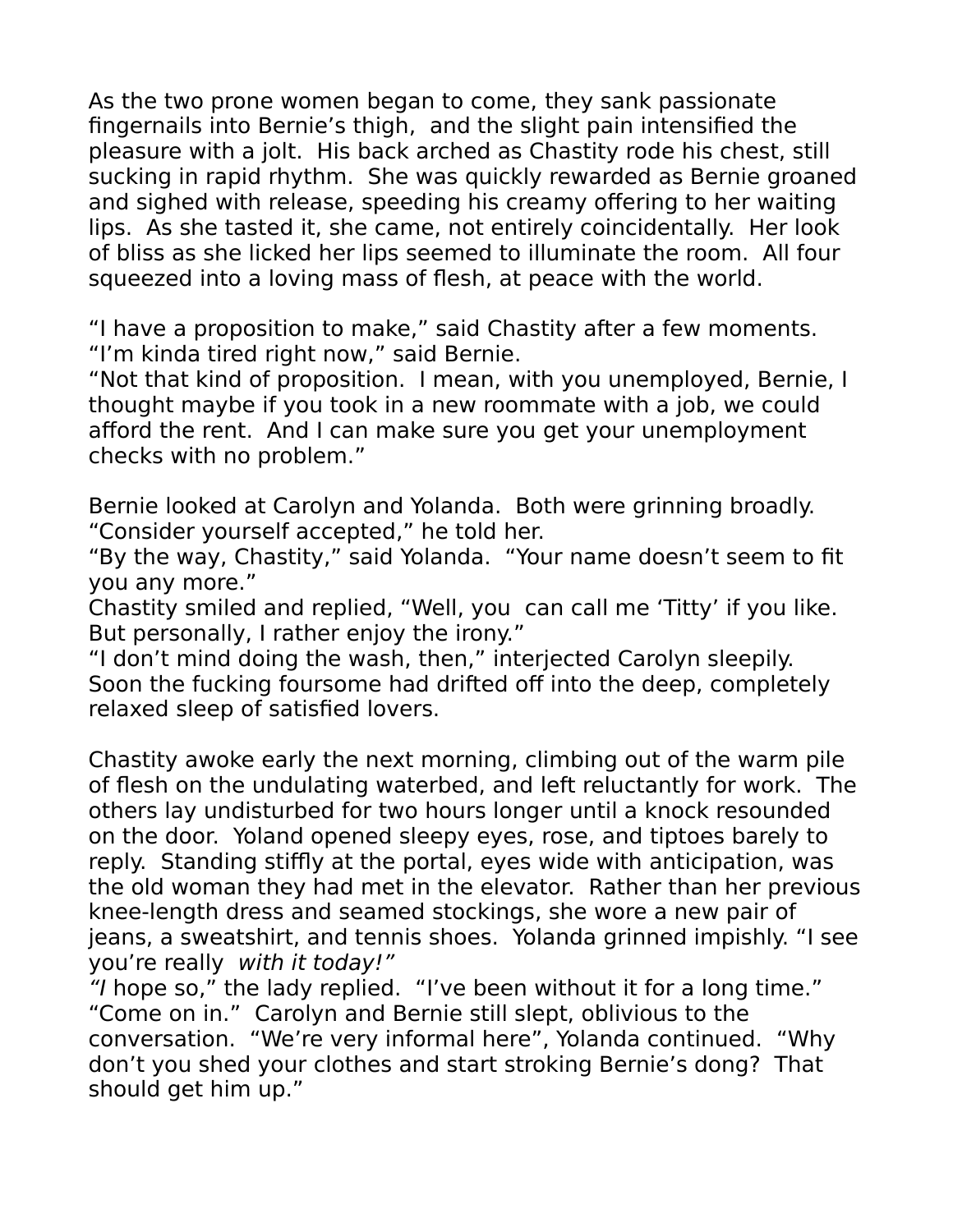Slowly and uncertainly the old woman pulled the sweatshirt over her head, unfastened her jeans and stepped out of them. In her bra and panties she revealed a remarkably firm body, slim and agile despite her years.

She stood transfixed in underwear and tennis shoes, staring at the sleeping Bernie, lying on his back, his head nestled in Carolyn's crotch. A foot and a half of penis curled dormantly on his stomach. "Go ahead. He won't bite." Yolanda giggled. "If you don't bite him first, anyway."

The woman seemed not to hear, but, still staring, she unhooked her bra and slid her panties down and off. Then she slowly walked to the bed, knelt and gently grasped the giant organ. It felt warm and alive. Her touch soon caused it to twitch and grow. Before long it was stretched to full length, and its tip was tucked into the woman's warm mouth. She stroked the shaft and treated the tip like a lollipop.

Meanwhile, Yolanda tickled Carolyn's public hair to wake her up. Carolyn opened her eyes and grabbed Yolanda's snatch. Her middle finger slipped into the moist hole and Yolanda moaned with pleasure. Carolyn became aware of the action happening just between her legs and smiled. Bernie was not yet awake, but his prick was up. As the oold lady sucked and stroked delightedly, Yolanda retuned the favor by slurping the platinum blonde cunt. Their excited movements on the waterbed finally awoke Bernie, who opened his eyes, closed them again, and reopened them.

"What the fuck?" he inquired.

Carolyn looked up. "It's the lady from the elevator, remember? We promised her a fuck."

"YOU promised," he reminded her. "besides, I think she should apologize for hitting my dong with her umbrella first."

The old lady popped his dickhead out of her mouth. "I'm sorry, honey. It's just that I found a penis that long hard to believe."

"Well, now you've found it hard, and believe it, I'm sure. Come on- lay down and spread your legs."

"You don't know how nice it is to hear those words again," she replied, complying. Bernie began to apply some expert cunnilingus to the aged snatch. The woman writhed and moaned, thoroughly enjoying her first non-solitary orgasms in years. Faced with a completely lubricated vagina, Bernie sat up and eased his big boner into the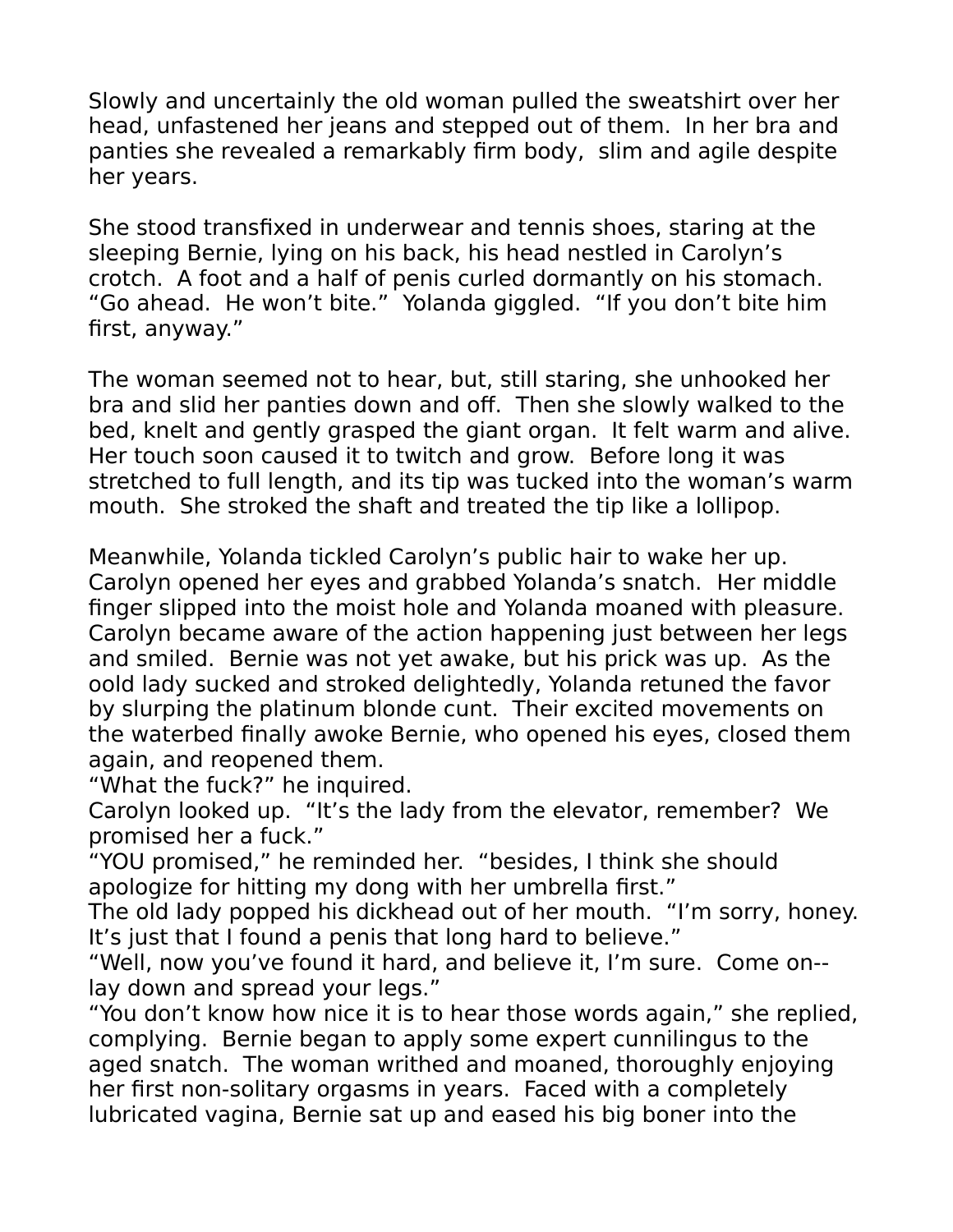eager sheath, slipping in a full foot on the first stroke. He slowly withdrew about halfway and began pistoning in and out at an increasing pace. The grateful woman moaned and screamed in ecstasy, her cunt full of real live cock. Carolyn and Yolanda watched with interest as they fingered one another's honey-holes.

Suddenly, in the midst of the woman's most intense orgasm thus far, Bernie stiffened, the veins standing out around the base of his swollen prick, gave three more rapid strokes and exploded, shooting a stream of semen into the aged grotto. "Thank you, young man," she said a few minutes later. "You've probably added ten years to my life,"

When she had left, Bernie, Carolyn, and Yolanda involved themselves in further pleasures. Carolyn lay atop Yolanda, face to face, while Bernie stroked in and out of alternating pussies. With practice, he was able to thrust accurately, switching with every stroke, though a few times he slipped into the same slit twice. The two women kissed and rubbed their sweaty breasts together. Having ejaculated earlier, Bernie was able to continue the pleasurable pokes for some time.

Eventually, though, Bernie began to feel the pressure building that told him his orgasm was on its way. His thrusting pole became stiffer with excitement. Both Yolanda and Carolyn had climaxed several times. Bernie could not decide which wet love-port should receive his hot load of semen. He did not want to disappoint either of them. Down the dark-haired tunnel of Yolanda slid the slick dick, only to reemerge and explore the horny honey-hole of Carolyn. Just as he could stand to wait no longer, a solution occurred to him. He pulled out and carefully placed his prickhead between the two sopping cunts. Then he thrusted. Three feet of erect organ slid between the two women, up sweat-slickened tummies, between boobs.

The tip reached the mouths of Carolyn and Yolanda just as the first spurts of semen squeezed its way up the pulsating pole. Each woman covered half the head with their mouths, lapping up the cream contentedly as it came.

Completely spent, Bernie collapsed limply on Carolyn's back, his satisfied salami still pressed between the women. He had discovered a second solution for his long quest to fuck with his whole pole.

#### **Honey**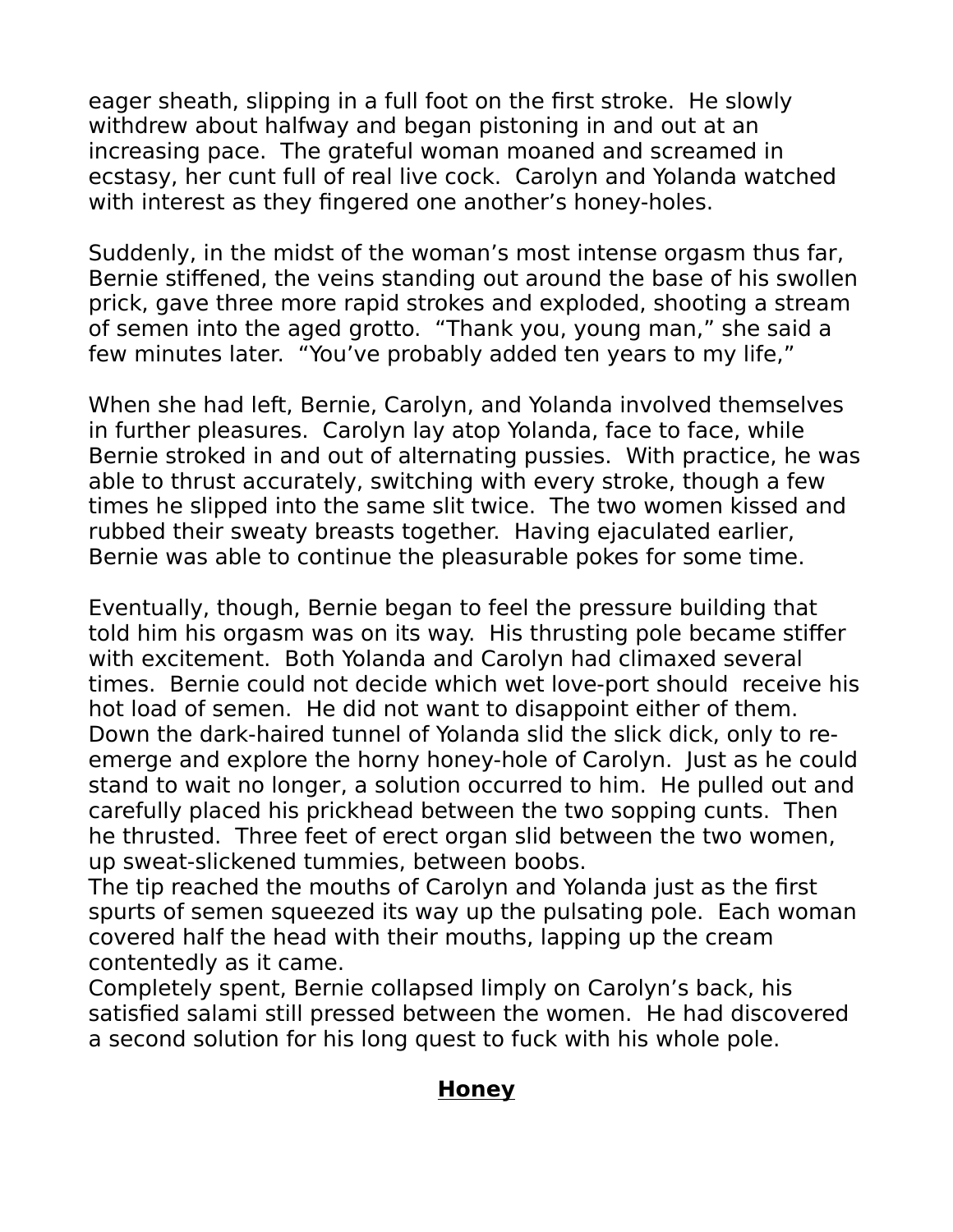The three lovers, several minutes later, were in the midst of tender hugging and kissing in the afterglow, when someone knocked on the door. Bernie slowly got to his feet, his limp wet dick hanging to his knees, and opened it. Standing there, smiling and unpreturbed by the nudity, was a tall slim young lady with bright red curly hair, big green eyes, weariing a T-shirt depicting a large red heart with the letter A in white, and a yellow and black striped miniskirt.

Bernie looked at her striking green eyes, her pretty freckled face, her bra-less nipples poking the underside of her T-shirt, her long slim freckled legs, then back at her green eyes. She was nearly 6 feet tall, and when she looked down at Bernie, it was hard to tell how far down she was looking.

"You must be Bernie Schwartz," she said. "I'm Honey B Jones from the Ace-in-the-Hole sperm bank."

"Come in," said Bernie. She stepped inside and seated herself on the edge of the waterbed. Carolyn and Yolanda sat up and smiled. "Honey, meet Carolyn and Yolanda."

"Hi," said Honey. "Now I understand what happened to your sperm count." She grinned. Bernie leaned back and placed his head on Yolanda's thigh. Honey sat facing them, her legs crossed in the lotus position, giving Bernie a perfect view of her thick curly red pubic hair beneath the miniskirt.

"Bernie, the reason I came by is that the bank has run out of your sperm, and we have a great demand for your special genes. You are the only one we know that can alleviate the shortage. I thought perhaps we could work something out."

As she spoke, Bernie was listening, but he could not avoid looking at the red bush between her shapely freckled legs, and he involuntarily paid her the ultimate compliment. His long dong stiffened until it tapped her on her knee.

"Why, thank you," she said with a pleased smile. Bernie grinned. "Anyway, of course we can't ask you to give up your sex life with these two attractive women…"

"There are three of us," Carolyn said. "Chastity's not here right now." "Oh. Well, at any rate, I have an idea. Since you ejaculate your sperm at home, I could come here and collect it. You could still make love to your girlfriends-- just give your sperm to me."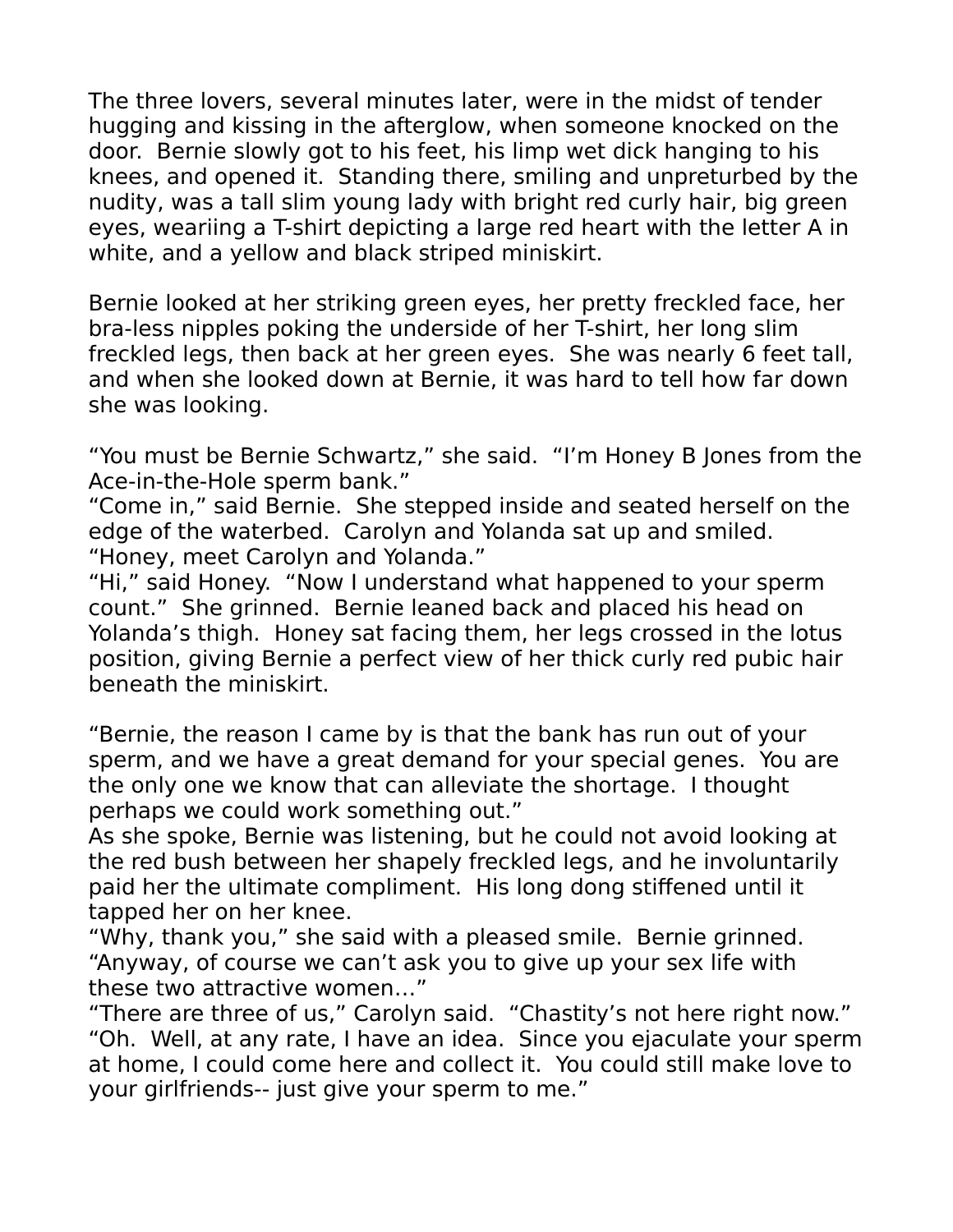"I don't know," Bernie said. "The girls like me to cum inside them, and to swallow it when they suck me."

"I know," replied Honey. "I like that, too. But the bank is willing to pay well. Fifty dollars every day I collect all your sperm."

Bernie asked, "Well, what do you think, ladies?"

"It's worth a try," said Carolyn. "We'd still get the orgasms, just not the juice."

Yolanda said, "This could be interesting, actually. And of course we need the money."

Honey smiled. "Shall we plan on 5 days a week? I'll have to spend all day here to get all your semen for the day. Since you're coming more often, the bank will have to condense it, but with the price they're getting for it, it will be worth the extra expense. I'll be assigned to you full-time."

"Sounds like you might as well move in here," Bernie suggested. Honey reached down to her knee and grasped his swollen member with her long slim freckled fingers. "Thanks. That will be a lot easier." Carolyn commented, "I think it will be fun. But we'll need another bed, I think. Five people are a lot even for a king-sized waterbed." Yolanda giggled. "Looks like the fun has already started. Hard to resist, isn't it?"

Honey had begun stroking the hardening penis. Suddenly she leaned over and give it a wet kiss. "I hope you don't mind."

Yolanda crawled across the waterbed until she was behind Honey. Grabbing the bottom of her T-shirt she lifted it, baring Honey's freckled torso. "The more the merrier." Honey raised her arms to allow the shirt to be slipped off. Small but beautiful breasts stood out proudly, nipples erect. Carolyn leaned over and began to kiss, lick, and suck one of the shapely mounds.

"Oooh. That feels good." Bernie scooted toward her and pushed the short skirt up her thighs. He ran his fingers through the curly red bush, finding dampness in the center. Her long legs stretched out and spread apart. Honey lay back, with Carolyn and Yolanda each sucking on an excited nipple.

Bernie dived at the triangle, kissing up and down Honey's thighs and licking at her pink pussy. She began to tremble with excitement, humping upward at Bernie's face. She reached out to caress both of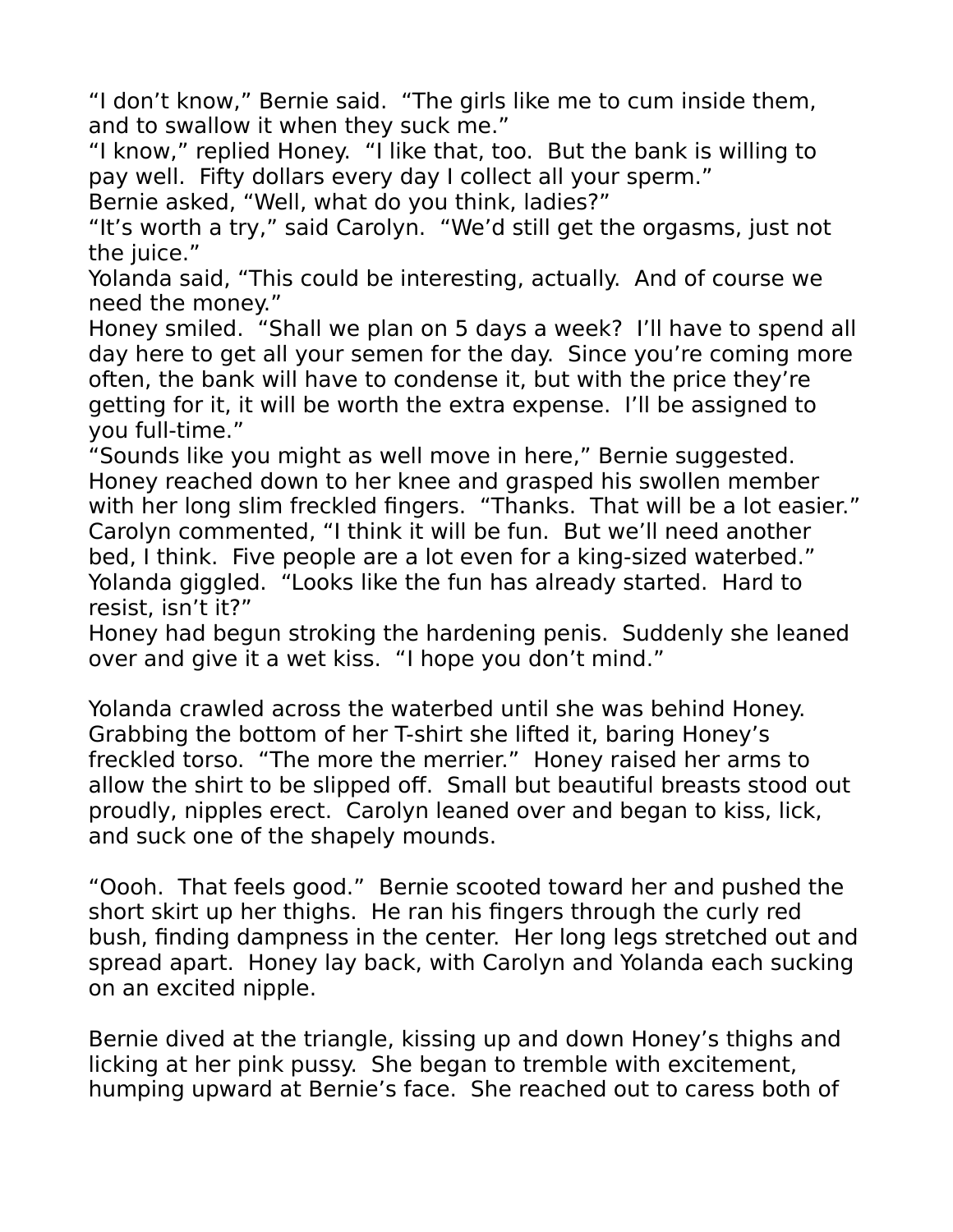the women, reaching between their thighs, probing with her long slender fingers.

Bernie's tongue vibrated over her swollen clit. "Mmm. Wow. I'm gonna come." Bernie had to hold on to her ass to stay in place with her excited movements. Suddenly she grew rigid, squealed and moaned as she came. Honey relaxed. "Damn. That teamwork sure makes a difference Now I'm ready for this." She grabbed the famous Schwartz pole, brought it to her mouth, and slurped on its head for a minute or two. Then, holding it with both hands, lowered it to her dripping snatch and pulled it several inches inside her. "Come on, Bernie-- do my thing."

Bernie wasted no time sinking the allotted third of his choice meat into the silky hole. He stroked steadily. Honey was already on her way to a second coming.

Carolyn and Yolanda sat on either side of the fuckers and watched for several minutes. Carolyn had an idea. She grabbed the prick two feet from the base so that, on the in-stroke the side of her hand bumped Honey's pussylips and clit. This gave Honey the feeling that a penis was sinking in to the hilt, which hastened her orgasm. Carolyn placed her other hand on the pole too, squeezing a little.

Yolanda, taking the cure, grasped Bernie's organ further toward the base with both hands. Those four hands intensified Bernie's pleasure as well. Honey came time after time, and Bernie quickened his tempo, feeling that he was coming soon. Everyone squeezed a little harder, including Honey, with her cunt muscles. Bernie pumped again and again, the pressure building. Finally, his love-gun went off. Semen shot into Honey's hole with such force that Bernie was blown backward. His prick popped free of pussy and fired one final shot, streaming white cream from navel to nose. Honey was overcome. She licked her lips and sighed. "Good stuff. Too bad we'll have to give it to the bank. I could eat more of this."

"They freeze it at the bank, don't they?" asked Carolyn. "Yes." "Far out," said Yolanda, licking her lips. "Ice cream. Chewing cum. Frozen fatherhood." Bernie laughed. "Pop-sickles!"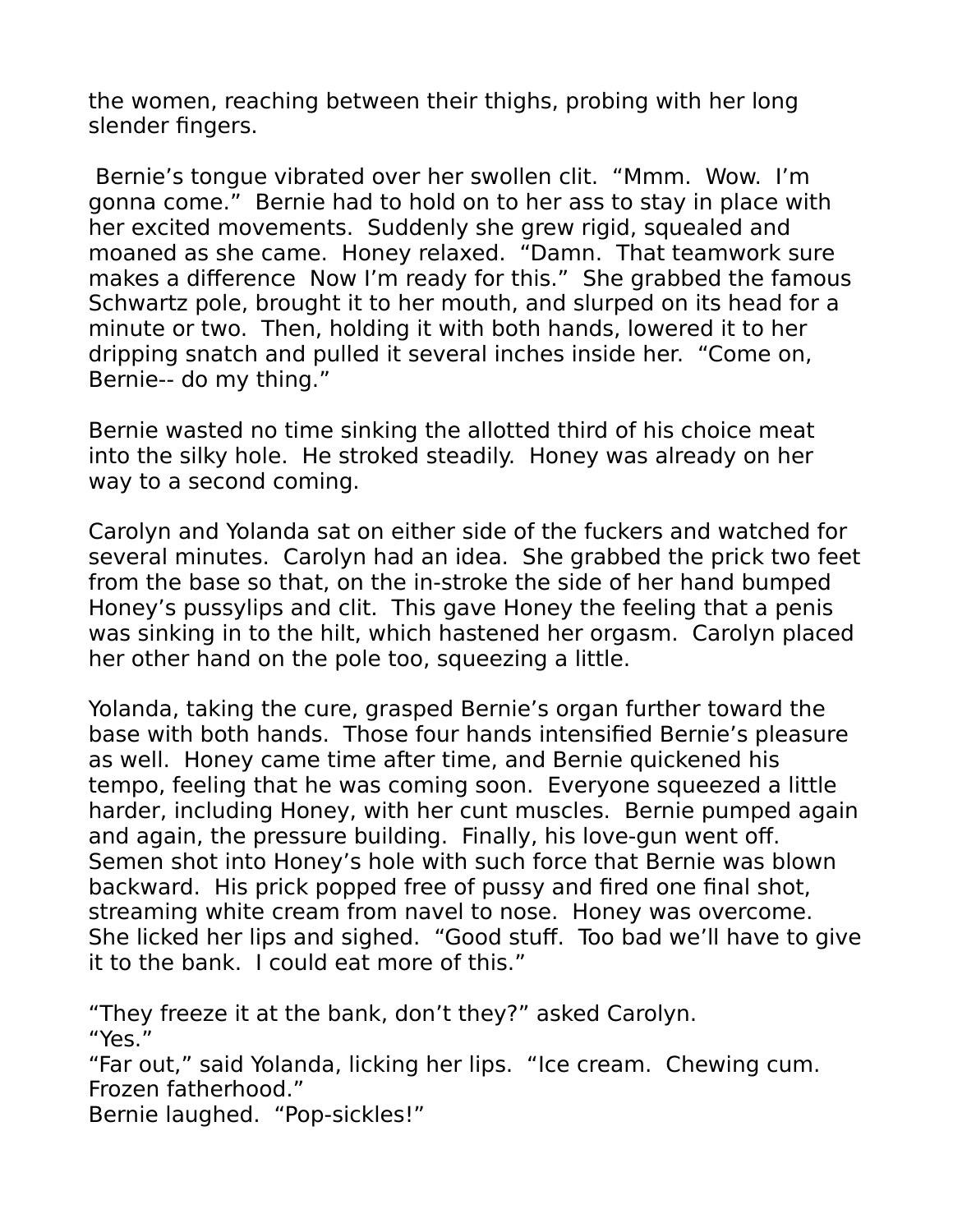"You know," said Honey, with a giggle. "That's an idea. They could open a snack bar."

"I like this better," Bernie said, looking at their three pussies. "A snatch bar." The ladies all smiled and gently stroked their own pussies, the pretty pink labia glistening enticingly with moisture. Playfully, they tickled and pinched and prodded one another for a while, then lay back and napped.

Honey headed home late that afternoon to pack her belongings. On her way she stopped at a phone booth and dialed the sperm bank. "Ace-in-the-Hole," answered the receptionist.

"Jackie Offenhauser, please. This is Honey."

"Jackie here," said the bank president after a moment.

"This is Honey B. Jones reporting in about the Schwartz assignment." "Oh, yes. Well, did you succeed?"

Honey giggled. "I sure did!"

"That's great. Monday through Friday you'll deliver the sperm to the bank at 5:00 PM. You'll need to get all the semen he ejaculates from morning until 4:00. Do you think you can handle that?"

"I can handle it. And, by the way, Bernie needs to be paid cash under the table."

"Sure, no problem. Anything else?"

"Well, I have an idea I want to tell you about sometime, but that can wait. See you tomorrow."

"Right on, Honey B., have a good one."

"I did. Bye."

When Chastity walked in, Bernie was cooking some chili, Carolyn was baking bagels, and Yolanda was reading a porn novel and laughing. "What a day," said Chastity. "Would you believe some guy got mad because I couldn't find him a job? He's getting a hundred a week unemployment. What would he want with a job?"

"Search me," replied Bernie.

Chastity grinned. "I think I will." She began shedding her clothes. "I'm horny as a hare." Nude, she walked into the kitchen and hugged his bare body from behind.

"Wait," said Bernie. If you do that, I won't be able to reach the stove to stir the chili."

"Man cannot live by chili alone," she said.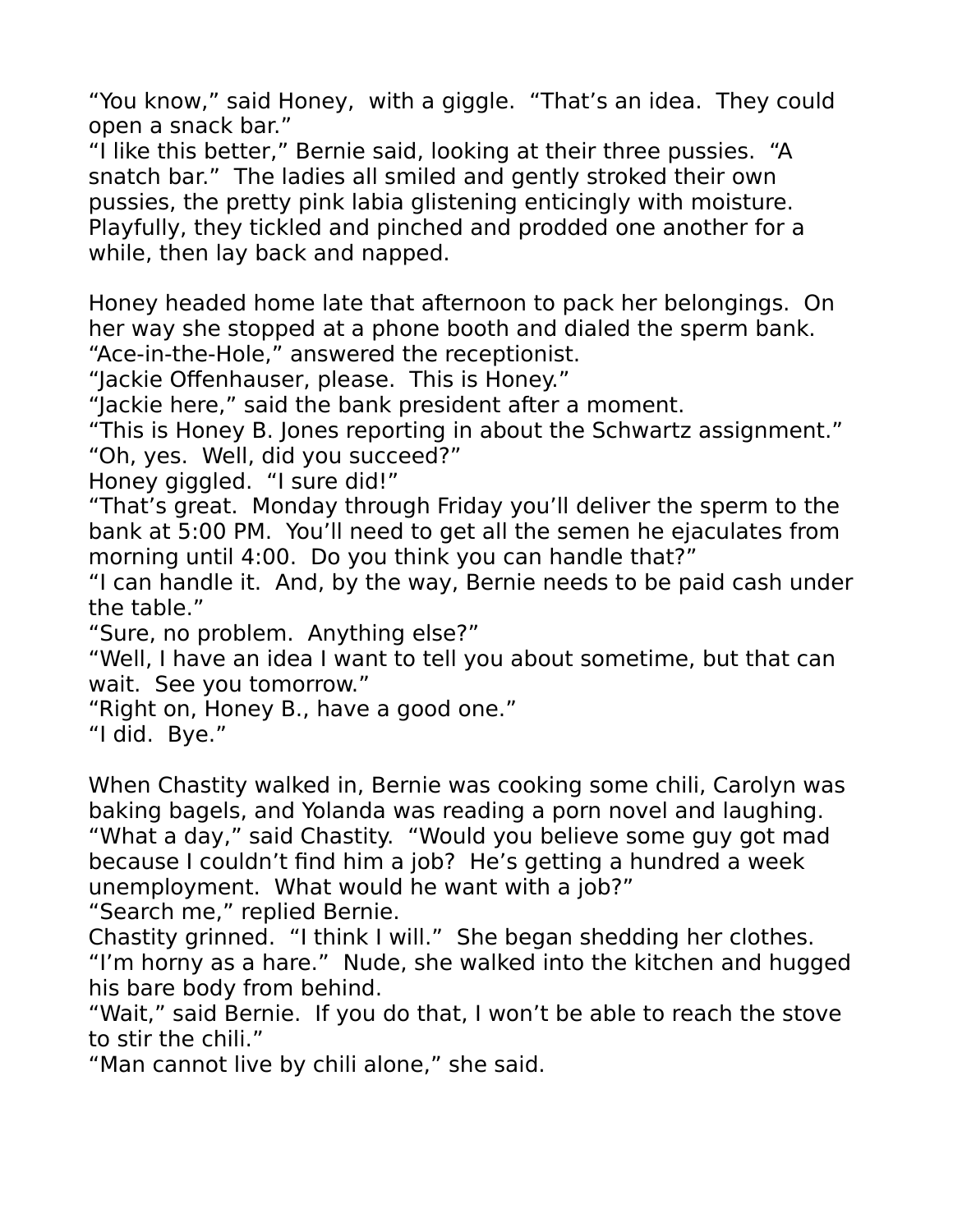Bernie dropped the spoon in the chili pot and backed away from the stove. "Carolyn, could you stir for a while? Our ex-virgin's got the urgin'"

Chastity fondled his balls and checked the result. "It's erection time, and I'm going to take a pole."

"Oh, no!" Carolyn giggled. "Another polish joke."

Chastity led the grinning Bernie by the boner to the waterbed. She turned to face him and guided his stiff member between her legs. Her crotch was already wet and slippery. She let the rigid rod slip between her legs and out behind her as she shuffled toward him, guided like a monorail train toward his arms. She was no longer giggling. Desire showed in her eyes and on her lips. On contact he hugged her close, kissing her hard and passionately. Chastity grabbed his shoulders and threw her slender legs around his waist, kissing his neck and rubbing her wet pussy on the top of his dong.

Her slim but shapely body had a rosy glow. Her nipples stood erect, her face flushed pink, and her lips looked fuller and redder than usual. She drew her head back and looked him in the eyes. "Fuck me, Bernie. Lets make love." He tossed her to the middle of the waterbed, took aim, and poked his hot hard pole into her waiting, wide open hole. The eagerness of Chastity turned him on as much as three women at a time did. The first stroke brought a cry of pleasure from her, and within five more she came for the first time. Bernie slowed his pace, caressing her feet with his hands as he pumped steadily in and out of her love-box. She had sensitive feet. In the next 15 minutes she came three more times.

"You're really hot tonight, newcomer."

"I've been thinking about it all day. Couldn't wait to get home." Bernie leaned forward, dick still embedded several inches into Chastity, and kissed her knees. Then he raised her leg, slid his cheek along the side of her calf, and gave her butterfly kisses on the soles of her feet. She gasped.

He resumed stroking with his penis and she uttered moans and cries of renewed pleasure. Faster and faster, in and out he went. He was panting and pumping in anticipation of spurting, the visible excitement of Chastity spurring him on.

"Dinner's ready!" Carolyn yelled from the kitchen. Come and get it!"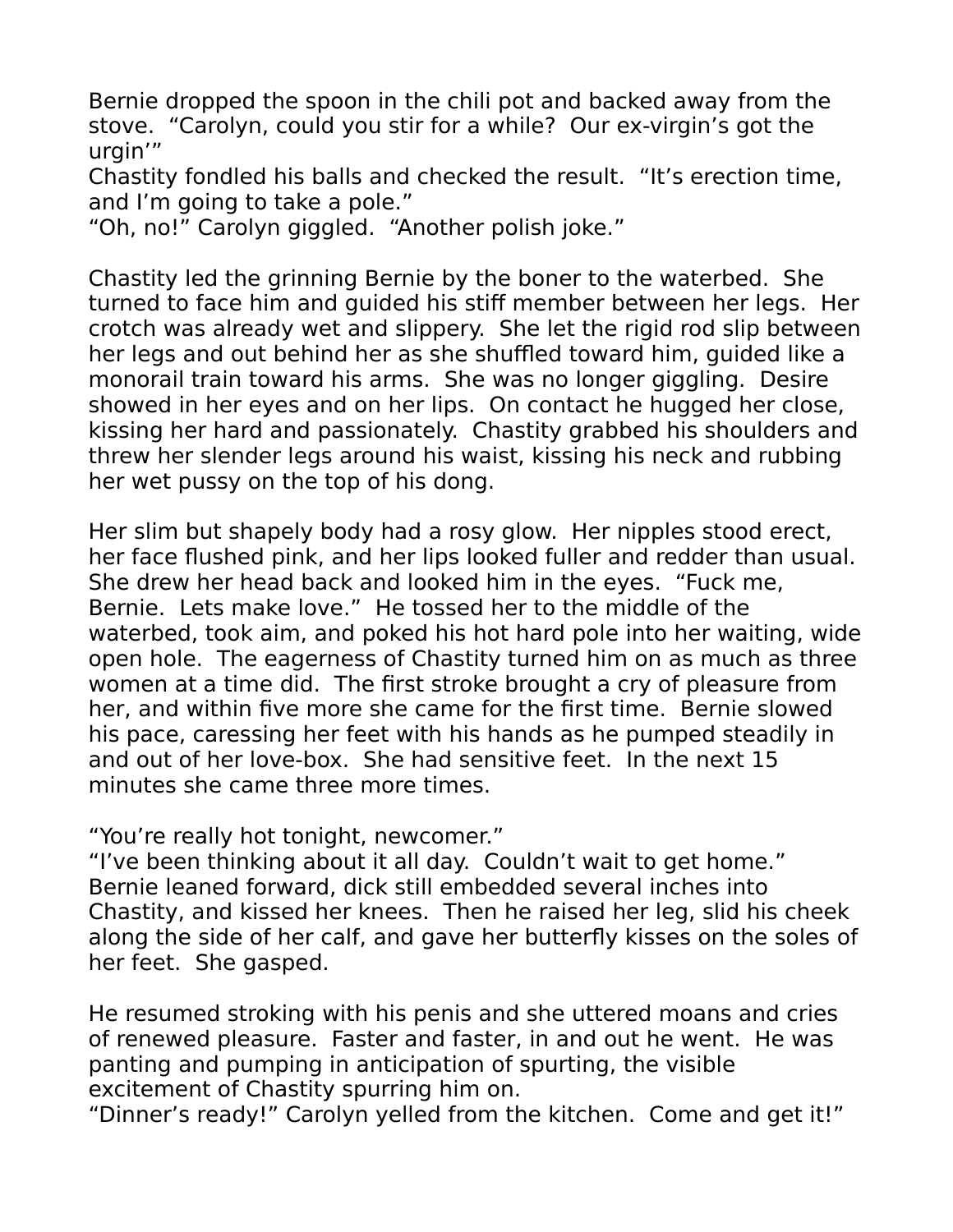Chastity came one more time with a scream and a sigh, and so did Bernie, a jet of hot cream surging down the tube and into her tunnel. He pulled out and leaned over her, sprinkling kisses over her whole body. Then he lay down next to her and whispered in her ear, "Let's eat."

"Be my guest," she replied, spreading her legs.

Just then, the door opened, and in walked Honey B. Jones, a large suitcase in each hand. "Thank you," she responded to Chastity's words, smiling. "You must be Chastity. I'm Honey."

Chastity was unaware of the new plan, but her retort was too good not to use. "Hiya, Honey, want to fuck?"

Honey burst out laughing. Finally she said, "I'd love to, but I'm starved. Something smells good in here."

"That's a combination of fresh sex and my famous Jewish chili. Which is the next best thing, in all modesty," Bernie said.

"Make yourself comfortable and have a bowl," Carolyn invited. Honey quickly shed her clothes and grabbed a bowl in the kitchen and served herself from the steaming pot on the stove. All of them sat on the floor in a circle to eat. Dinner was fun as well as tasty, as any spilled droplets on breasts and thighs were quickly licked up by whoever noticed them first.

Bernie explained Honey's job and the deal they had made. "She'll be staying with us too."

"Welcome to the fold," Chastity said.

Carolyn took her last spoonful of chili and raised it to her lips, but she had tilted the spoon. Half of the chili fell and landed on the end of Bernie's middle leg, which had extended itself into her lap. "Ooops," said Carolyn. She quickly bobbed forward to recapture the morsel. As she did so, the organ on which it rested cooperatively rose and further extended itself. Into Carolyn's mouth popped the morsel of chili and the swollen cock-head.

"Don't bite the wand that feeds you," Bernie said. Chastity, Honey, and Yolanda laughed, but Carolyn was too busy swallowing the chili and slurping on the seasoned knob that brought it. After several minutes of Carolyn's diligent efforts to thoroughly clean the tip of the outstanding member, Yolanda spoke up.

"Hey, don't hog all the pork. Let's share." She laid out her plan of action. Accordingly, Bernie stood, his 3 feet of solid prick standing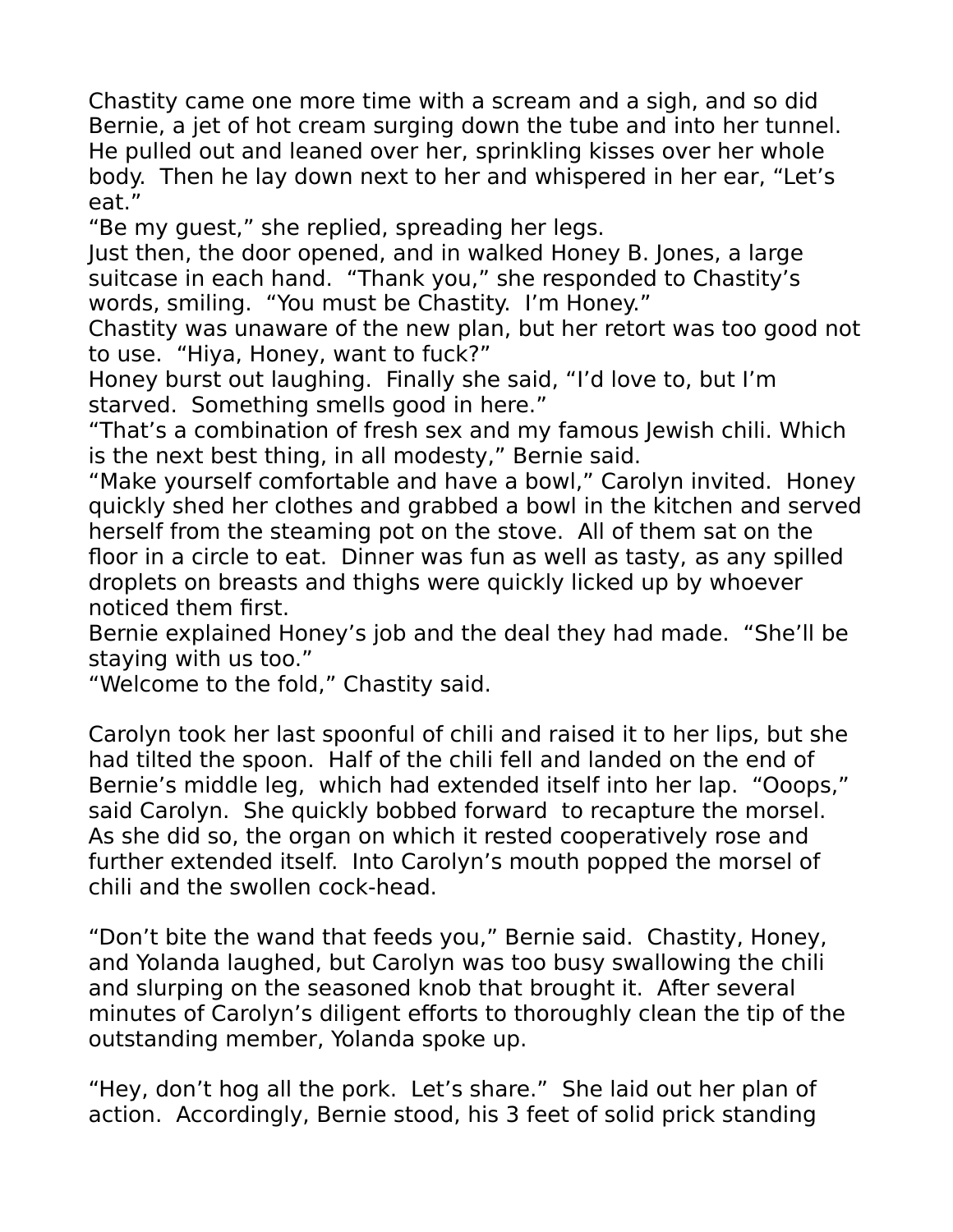straight out in front of him. Honey straddled it first, hugging him tightly and squeezing the base of his cock tightly between her legs. Next, Chastity climbed aboard, her firm breasts and erect nipples pressing on Honey's back. Carolyn followed, hugging Chastity from behind, her mound firmly against the ex-virgin's beautiful butt.

About eight inches were left for Yolanda, the planner of the fourwoman fuck. She could not get the right angle while standing, so she placed her hands on Carolyn's shoulders and swung her supple legs up to Carolyn's sides Carolyn then hooked her arms under Yolanda's knees In this position, Yolanda could meet the meat head on with an open pussy.

Yolanda was already dripping with anticipation when she positioned her pussy onto the protruding portion of the prick. She thrust herself on to it with an audible slosh. "Aaah," said Bernie from the other end of the line. Honey squeezed Bernie a little tighter. Chastity squeezed Honey, Carolyn squeezed Chastity, and Yolanda pressed her mound tightly against Carolyn's ass. Another two inches slid into her. "Mmmm," she said.

Bernie began to pump in and out, rubbing beneath the wet lips of three pussies and into the fourth. He could feel the slick wetness of the the three middle crotches as well as the squeezing snatch at the end. His prodigious pecker was completely covered in pussy. It felt good. He stroked harder and longer, as much as he could without slipping out of Yolanda. Meanwhile, sensuous kisses and caresses were traded all through the group, except perhaps for Yolanda, who was just hanging on, but getting the most pleasure, anyway.

The slippery friction, tit-tweaking, and earlobe-licking brought everyone to a fever of sensual ecstasy. Yolanda, gasping and moaning, came first, followed by Honey, Chastity, and Carolyn. Bernie excitedly stroked in and out, overwhelmed by the feeling of three feet of solid pussy squeezing his entire organ. Yolanda neared a second coming. Her ass swayed from side to side and her cunt muscles pulsated on the shaft inside her. He could wait no longer. Giving Honey a deep open-mouthed kiss, he thrust five more times through the foursome of femininity, and fired hot semen down the line into Yolanda, just as she reached her second peak as well.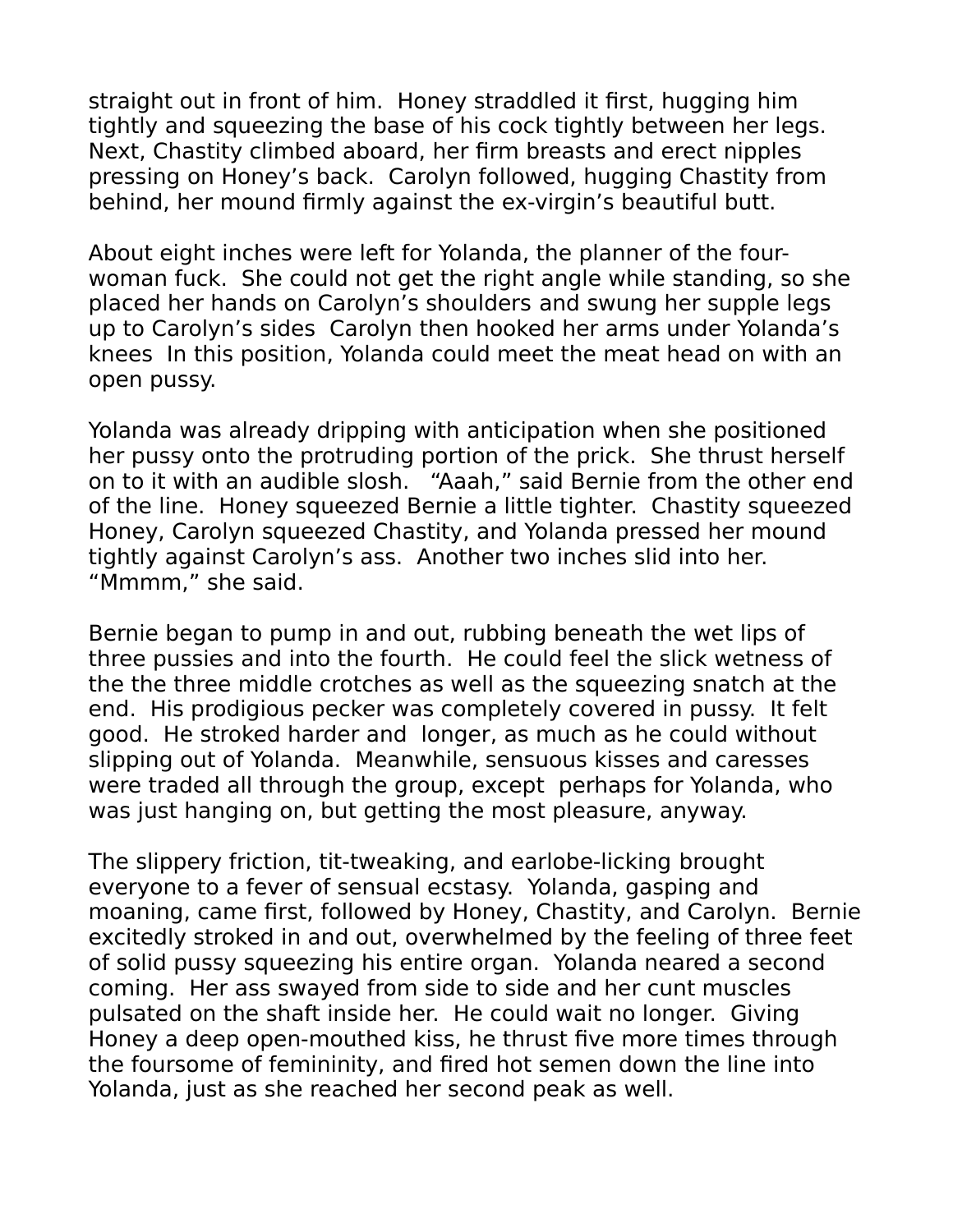They disassembled and regrouped on the bed, forming a mass of kissing, licking, and hugging.

Next morning Honey awoke to the distinct feeling that her pussy was being licked. Opening her bright green eyes, she discovered that the cunnilingual culprit was Bernie. He had awakened with his head on her mound of Venus, so he did what came naturally. Noticing she was awake, he peered out of the valley, past the mountains, and into her eyes. "Delicious breakfast," he said.

"Be my guest." She grinned sleepily. Bernie licked up where he left off, and the redhead was soon squirming with pleasure.

Meanwhile, Bernie's long prong had awakened as well. Yolanda was sleeping face down with her large soft breasts upon the base of it. It continued between Chastity's loose-pressed silken thighs and beyond, just inches from Carolyn's full pink lips as she blissfully slumbered. The taste of Honey's honeypot was stimulating Bernie from end to end. It stretched a little further, tapping Carolyn's lips and waking her. Sleepily, she opened her mouth and instinctively began to suck on it. A thrill shot through Bernie's sexual synapses, and he began to stroke gently in and out, his yard of excitement sliding under Yolanda's breasts, between Chastity's thighs, and into Carolyn's soft mouth. She opened her eyes fully and smiled around the throbbing rod.

Bernie was still nose deep in snatch, concentrating on this tonguework as if studying for an oral exam. Honey B. was lost in ecstasy. Suddenly she cried out, "I'm coming! Oh! Oh. Oh." And she did. "Me too, in a minute," said Bernie, tenderly kissing Honey's thighs and tummy.

Suddenly she sat up and said "What? No, wait, you can't yet. I have to capture it." Quickly she leaped across the room and grabbed a small black bag. From it she extracted a clear plastic tube with a rubber stopper in one end. Then Honey tapped Carolyn on her round shapely butt to get her attention. "Excuse me, Carolyn. When he gets ready to come, I've got to collect it."

Carolyn looked up, still sucking, and nodded. Chastity woke up, feeling the prick throbbing between her thighs, and pressed them together tightly. Yolanda also awoke, pressing her breasts together around the moving rod. Bernie could wait no longer. "Here I come," he announced. Carolyn slipped the tip out of her mouth as Honey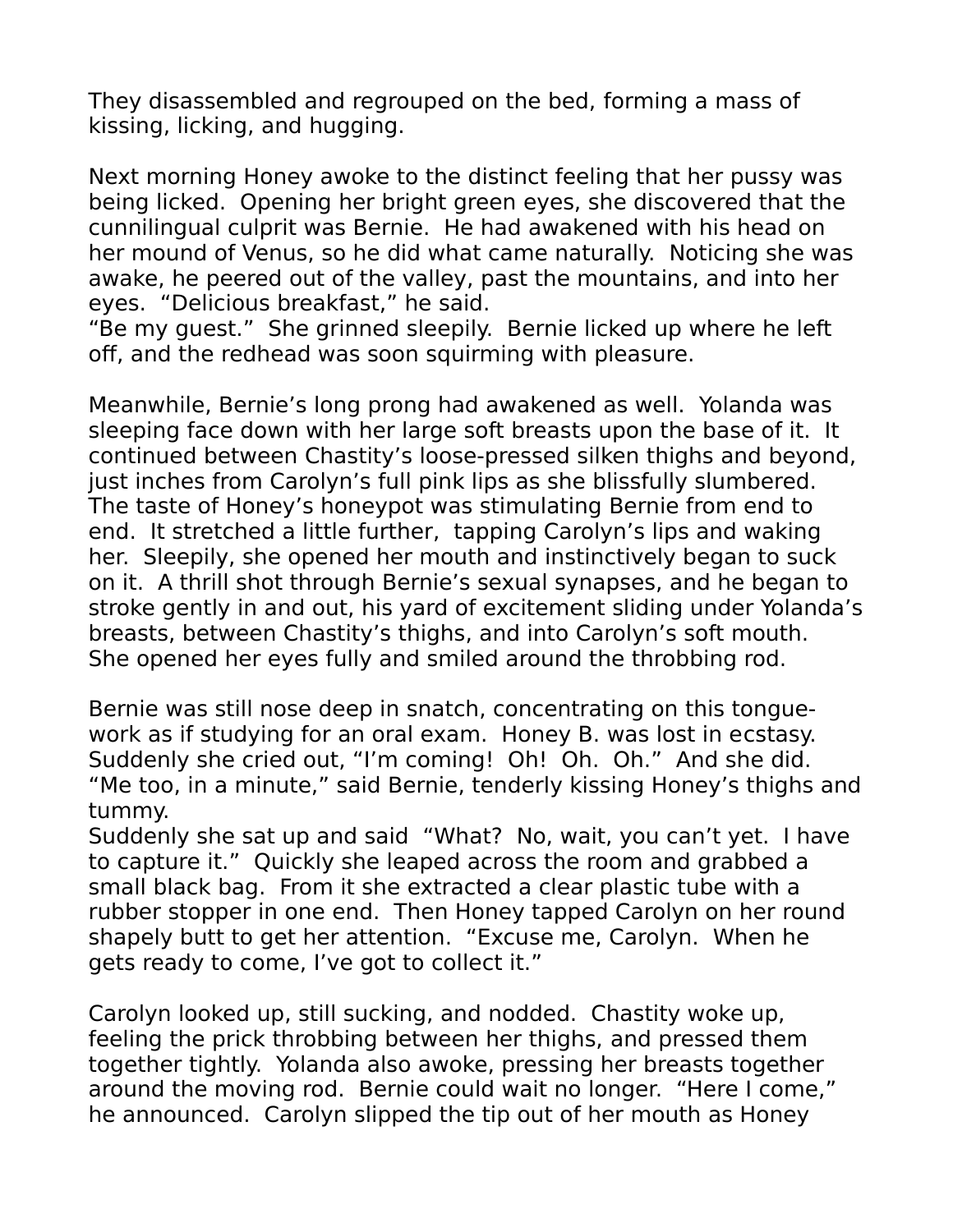quickly slipped the tube over it. Carolyn grasped the stiff dick down further. It was not a moment too soon; the clear tube immediately filled with thick white semen. Honey pulled the tube off and corked it with the rubber stopper. She stashed it in the black bag.

Meanwhile, Yolanda had begun licking Bernie's balls, and another erection would soon be underway. Chastity stood up and grabbed the end, rubbing the tip on her rapidly moistening pussy lips. Soon she had slipped it into herself, doing shallow knee bends to achieve a nice in-and-out motion. Carolyn moved to position her excited cunt over Bernie's face and lowered it to his mouth. He quickly began returning her earlier favor with relish.

Yolanda was still nuzzling nuts, her butt raised high. Honey spotted an opening, slipping two fingers into the precipitating pussy. "Don't forget to warn me of your second coming, Bernie," said Honey.. Naturally, it took longer this time. Chastity slid up and down the usable portion of the cock for at least half an hour, bringing herself to several orgasms. Carolyn also gasped with cunnilingual pleasure, occasionally leaning forward to tongue-tease the middle of the pussypleasing pecker.

Finally, Bernie said "Mmmmf!" Carolyn's face-sitting made enunciation a bit unclear. She raised her ass, giving him room to speak. "Honey, it's come time." Honey freed her fingers from Yolanda's sopping snatch and grabbed a new tube from her bag. Chastity cooperatively unplugged Bernie from her pink pussy, letting Honey tuck the slick dick into the plastic tube just in time for the eruption. The ladies all looked, licking their lips, as the sweet milk of life squirted abundantly into the transparent device.

The next day Bernie had to go to the unemployment office to pick up his first check. Chastity, of course, had to go to work at the same place, so they left together to share a bus ride. As might be expected, she managed to give him a blow job on the bus by sitting in his lap, allowing his erection to slip up her skirt, under her turtle-neck sweater, and project just enough out to allow her to slurp surreptitiously on the tip. She covered the exposed end with her lace-

-----------------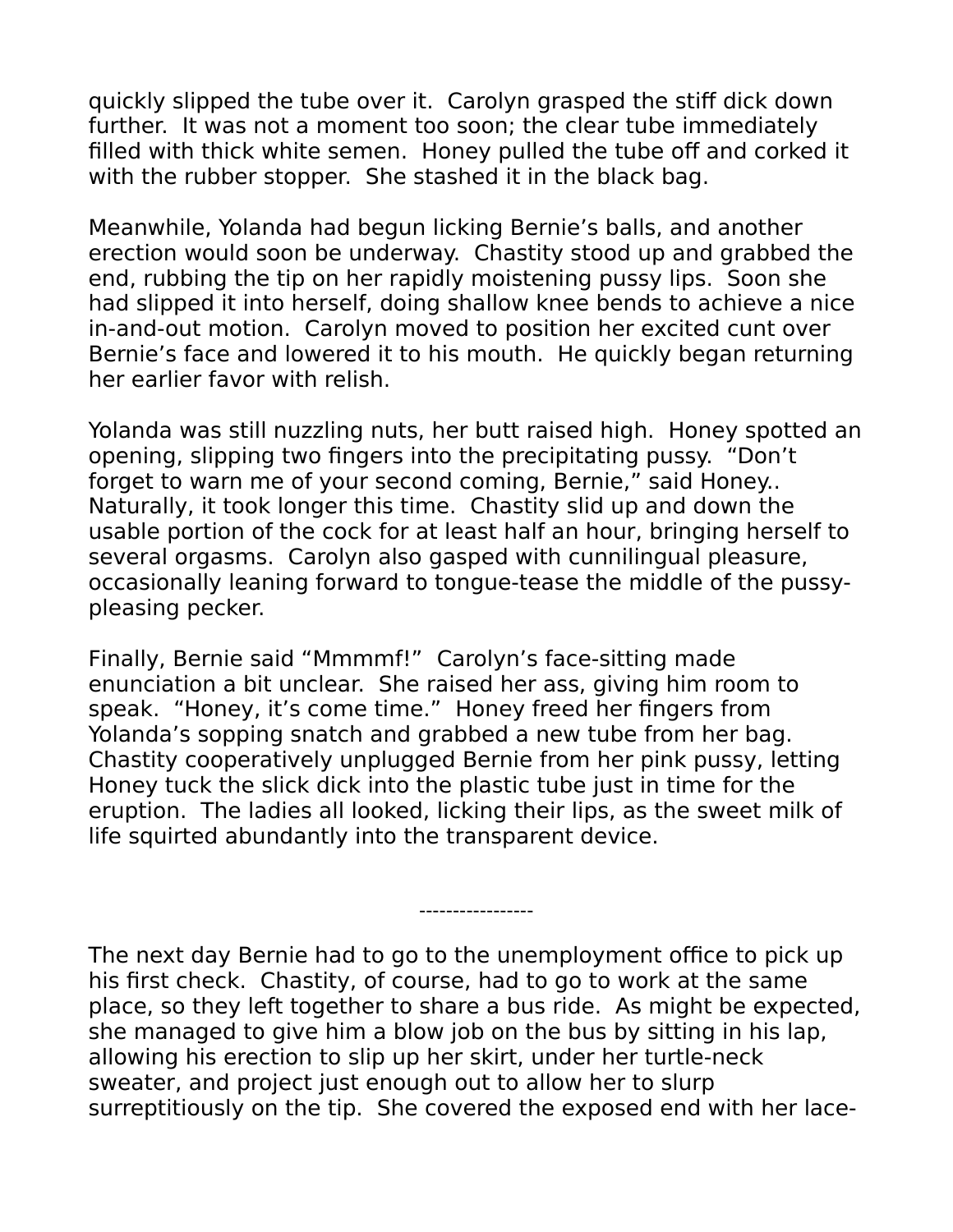trimmed silk handkerchief, so the surrounding passengers may have only thought she had a cold. The bouncing of the bus, the throbbing cock-base between her legs, and the thrill of getting away with public sex brought her to an orgasm of her own just before she drank his hot cream from the forbidden fountain.

Meanwhile, back in the apartment, Carolyn, Yolanda, and Honey had slept late and woke up horny. Lazily they drifted into a sensuous triangle of pussy-licking. Just as the three were on their way to a climactic experience, there was a knock on the door. Preoccupied, they ignored the sound. Tongues titillated clits with increasing fervor. Bodies writhed in ecstasy. Carolyn announced enthusiastically, "I'm Coming!"

The door opened. It was not until all three orgasms were done that the women noticed Harry Frog, the landlord, standing casually in the doorway smiling. "I thought you said "Come in," he explained. "A reasonable mistake," said Honey, grinning up at him.

"Since we were licking each other's pussies, you probably think we're lesbians," said Carolyn.

"Not really," he replied. "I like to eat pussy too, and I'm not a lesbian. Actually, I'm Irish."

All three women laughed. "Would you care for some?" Yolanda asked, opening her legs.

"Looks delicious. I'd love to." He knelt next to the waterbed and kissed his way up Yolanda's firm thighs to the magic intersection. There he began to kiss, lick, and suck with enthusiastic abandon. He hardly noticed when Carolyn and Honey removed his sandals, then his jeans, leaving his bottom half naked.

He did notice when they began planting kisses on his bare skin and fondling his hard prick, and when they started taking turns sucking on the excited organ, the exquisite pleasure was too much to ignore. The excitement was contagious. Yolanda came quickly, and Harry turned and buried his nose in Honey's red-tufted honeypot, and proceeded to bring her to an equally pleasant climax. Yolanda transferred to the sucking department, and Carolyn caressed his smooth tanned body. When he finished Honey, Harry was tongue-tired, but his hard penis was more than ready for Carolyn. She was wet with excitement, and he slid into her with slippery ease.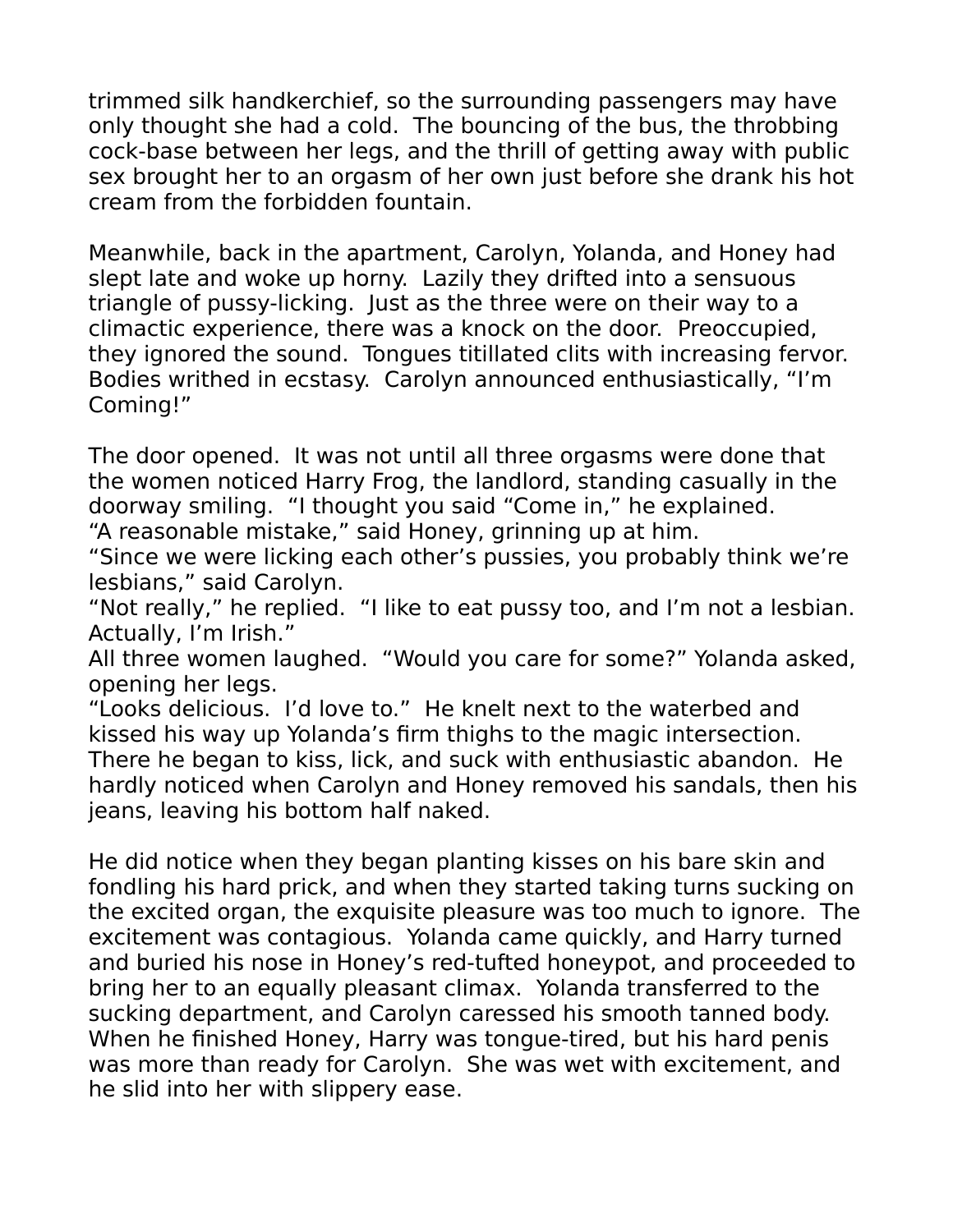Harry's organ was no match for Bernie's in length, but it was a match that could ignite the flames of passion in the beautiful blonde. The fact that she could engulf the whole prick and feel a pair of balls slapping her ass, a belly against hers, and a chest against her breast, was nice for a change.

Harry enjoyed himself immensely; Yolanda was kissing the back of his neck, and Honey straddled his back, rubbing her wet pussy against his vertebrae and tickled his ass with her long fingernails. He fucked Carolyn with hard, fast strokes and sucked on her round bouncing breasts. One come kept leading to another until they all collapsed, exhausted and satisfied.

After he had rested a few minutes, Harry Frog propped his head up on Carolyn's smooth plump butt and said, "You ladies are really great. And, not just because you taste, fuck, and suck so well, but also because you are so completely natural and open about it. You're not afraid to ask for what you want nor to admit you enjoy it."

Yolanda smiled. "I think we all agree, that's how it's supposed to be." Harry continued, "I've made love to many beautiful women before, but some of them try to pretend they didn't want to, and that I had to seduce them, or that they were just repaying me for dinner. That's a bummer. It detracts from the overall experience. I'm not just taking pleasure; I'm giving it. Why should have have to talk her into fucking?"

"I agree completely," said Honey, giving his prick an affectionate squeeze.

"Right on, Harry," said Carolyn. I guess it will take more women like us, and more men like you, to finish making the sexual revolution. We can't pull out of it until we've come all the way." She giggled. "So to speak."

Honey removed her hand from Harry's dick and engulfed it with her mouth instead. He sighed at the sudden warm, wet thrill. "I see why they call you Honey B.," he said. "You're sweet."

"That's not why," she replied.

"Why else?"

Still sucking, she said "Hmmmmmmmm."

An electric thrill shot through Harry's already excited rod. "Wow."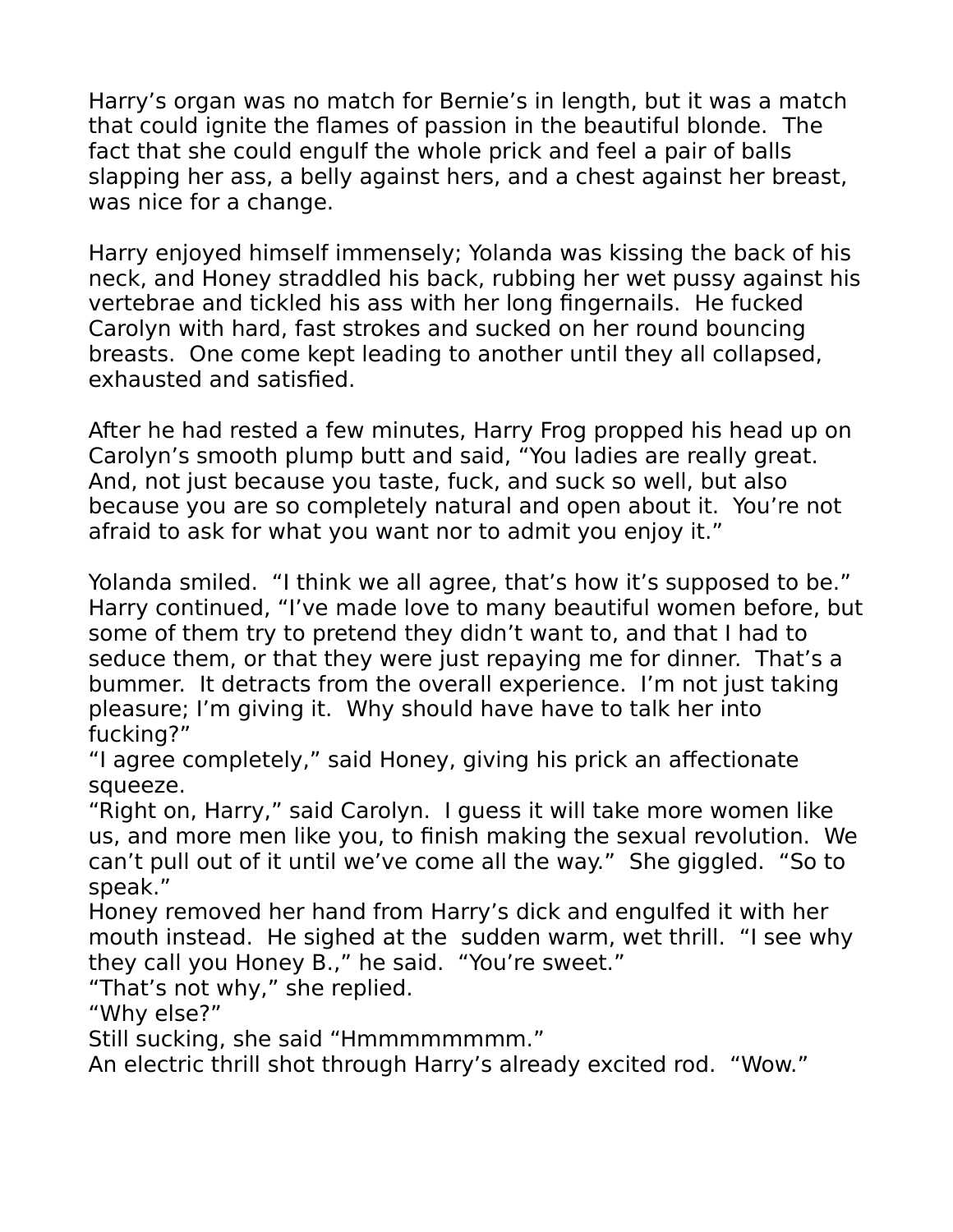Carolyn decided she had a yen for a little more licking. She moved to straddle Harry's face, and he extended his tongue as she lowered her pink labia. Moments after the licking begun, the door opened. Bernie had returned. "Hi, Harry, how's it going?" Carolyn lifted her pussy a bit so Harry could reply.

"Fine, thanks. How'd you know it was me?"

"Lucky guess. By the way, I've got the rent for you."

"Oh, yeah...that's why I dropped by. But then the girls invited me in for a snack."

"Those box lunches are really tasty, aren't they?" "Delicious."

"Hey, Bernie," interjected Carolyn. "We came up with a great idea!" "So I see," said Bernie, undressing.

"Not that one," Carolyn giggled. "The idea is to form an organization to advance sexual freedom. Oooh!" Harry had resumed licking her clit.

"Harry mentioned that it's unfortunate that there are so many hungup people in the world who find it hard to freely enjoy sex.," Honey explained.

"So I thought of the idea of an organization," Yolanda said.

"Sounds fine to me," Bernie replied, poking his pole at the entrance of Yolanda's wet and waiting cunt.

"I'll bet everybody would like to come to our meetings," said Carolyn. "I'm coming," announced Harry, as he shot a copious load into Honey's hungry mouth. Sooner or later, they all came.

Later that evening, after a meal of barbecued ribs, a recipe Bernie called "Adams Ribs", they passed around joints and ideas. Chastity said, "Several women in my department at work either want or need to be sexually liberated. Remember Cindy, Bernie?"

"Oh, yes, I remember Cindy! Chastity told her about my long dong, so she insisted on trying it out in her office today."

"Doesn't sound like she needs much liberating," commented Carolyn, "but she could help with the campaign."

"For sexual liberation," Harry said, "A fuck is worth a thousand words." "Right," Chastity said, "A really good fuck is itself an education in sexual freedom. It opens the mind to the joys of uninhibited pleasure."